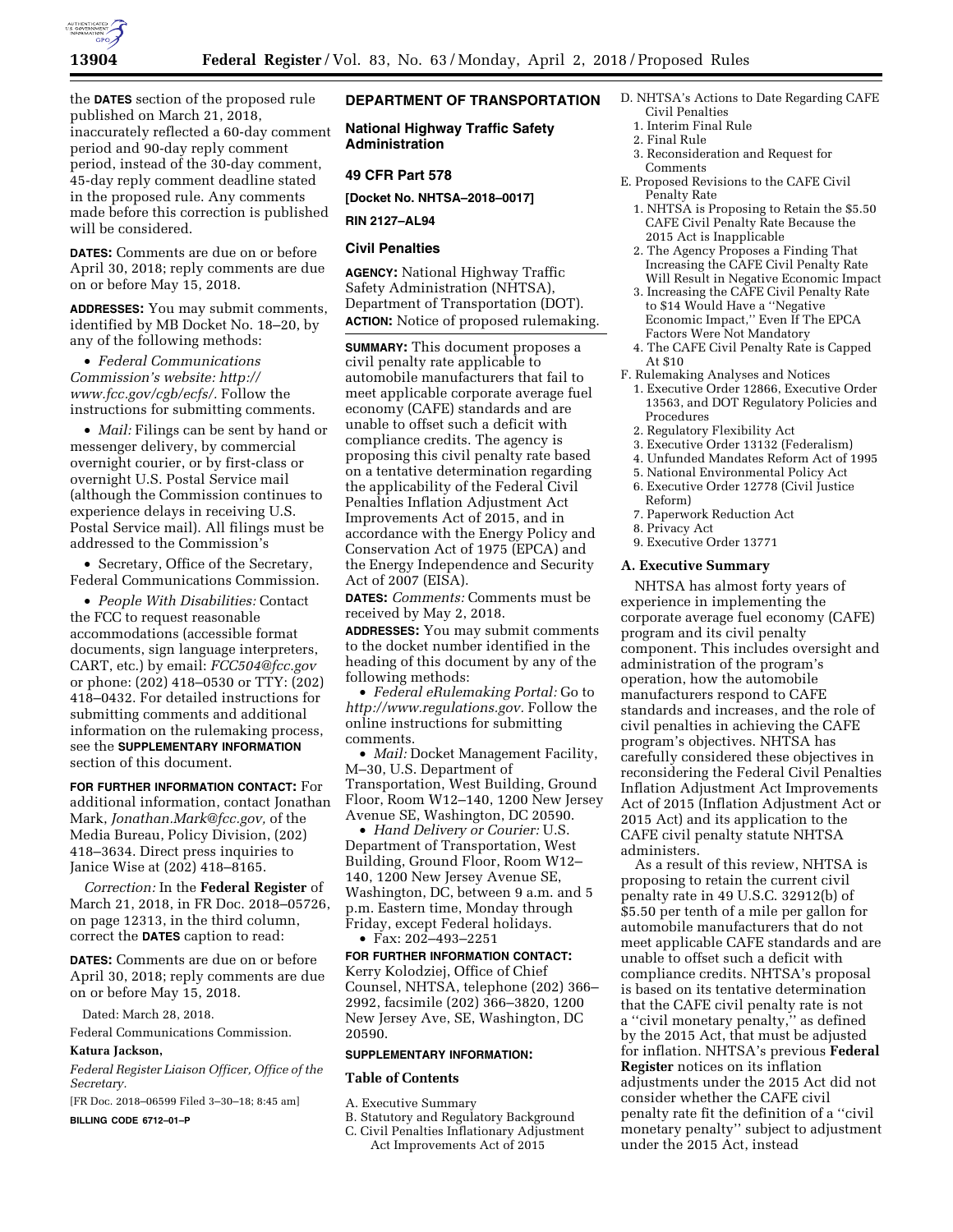proceeding—without analysis—as if the 2015 Act applied to the CAFE civil penalty rate. After taking the opportunity to fully analyze the issue, NHTSA tentatively concludes that the CAFE civil penalty rate is not covered by the 2015 Act and seeks comment on four ways that the provisions of the 2015 Act could be best approached.

First, civil penalties assessed for CAFE violations under Section 32912(b) are not a ''penalty, fine, or other sanction that'' is either ''a maximum amount'' or ''a specific monetary amount.'' Rather, the civil penalties under consideration here are part of a complicated market-based enforcement mechanism. Any potential civil penalties for failing to satisfy fuel economy requirements, unlike other civil penalties, are not determined until the conclusion of a complex formula, credit-earning arrangement, and credit transfer and trading program. In fact, the ultimate penalty assessed is based on the noncompliant *manufacturer's*  decision, not NHTSA's, on whether and how to acquire and apply any credits that may be available to the manufacturer, and on the decisions of *other* manufacturers to earn and sell credits to a potentially liable manufacturer. In other words, what the noncompliant manufacturer pays is as much a function of market forces as it is the CAFE penalty rate.

Moreover, NHTSA tentatively concludes that Congress did not intend for the 2015 Act to apply to this specialized civil penalty rate, which has longstanding, strict procedures previously enacted by Congress that limit NHTSA's ability to increase the rate. Congress specifically contemplated that increases to the CAFE civil penalty rate for manufacturer non-compliance with CAFE standards may be appropriate and necessary and included a mechanism in the statute for such increases. Critically, this mechanism requires the Secretary of Transportation to determine specifically that any such increase will not lead to certain specific negative economic effects. In addition, Congress explicitly limited any such increase to \$10 per tenth of a mile per gallon.1 These restrictions have been in place since the statute was amended in 1978. Though Congress later amended the CAFE civil penalty provision in 2007, Congress did not amend either the mechanism for increases or the upper limit of an increased civil penalty under the statute. NHTSA seeks comment on this analysis.

Second, in the alternative, NHTSA is proposing to keep the civil penalty rate the same in order to comply with EPCA, which must be read harmoniously with the 2015 Act. The 2015 Act confers discretion to the head of each agency to adjust the amount of a civil monetary penalty by less than the amount otherwise required for the initial adjustment, with the concurrence with the Director of the Office of Management and Budget, upon determining that doing so would have a ''negative economic impact'' In EPCA, Congress previously identified specific factors that NHTSA is required to consider before making a determination about the ''impact on the economy'' as a prerequisite to increasing the applicable civil penalty rate. NHTSA believes that these statutory criteria are appropriate for determining whether an increase in the CAFE civil penalty rate would have a ''negative economic impact'' for purposes of the 2015 Act. Under EPCA, NHTSA faces a heavy burden to demonstrate that increasing the civil penalty rate ''will not have a substantial deleterious impact on the economy of the United States, a State, or a region of a State.'' Specifically, in order to establish that the increase would not have that ''substantial deleterious impact,'' NHTSA would need to affirmatively determine that it is likely that the increase would *not* cause a significant increase in unemployment in a State or a region of a State; adversely affect competition; or cause a significant increase in automobile imports. In light of those statutory factors—and the absence of evidence to the contrary—NHTSA tentatively concludes it is likely that increasing the CAFE civil penalty rate would have a negative economic impact and thus is proposing not to adjust the rate under the 2015 Act. NHTSA is soliciting comments on this proposal, including whether the inflation adjustment would have a ''negative economic impact,'' and if so, how much less than the amount otherwise required should the penalty level be adjusted.

Third, even if EPCA's statutory factors for increasing civil penalties are not applied, NHTSA has tentatively determined that the \$14 penalty will lead to a negative economic impact that merits leaving the CAFE civil penalty rate at \$5.50. Based on available information, including information provided by commenters, the effect of applying the 2015 Act to the CAFE civil penalty could potentially drastically increase manufacturers' costs of compliance beyond those contemplated when NHTSA established the current

CAFE standards in 2012. NHTSA is soliciting comments on this tentative conclusion, including the level at which the CAFE civil penalty rate should be set.

Fourth, even if the CAFE civil penalty rate is a ''civil monetary penalty'' under the 2015 Act and regardless of whether increasing it would have a ''negative economic impact,'' the increase is capped by statute at \$10 by EPCA. NHTSA seeks comment on this alternative, including whether the \$10 cap is itself a ''civil monetary penalty'' that is required to be adjusted under the 2015 Act.

NHTSA is also proposing an inflationary adjustment to the general penalty for other violations of EPCA, as amended.

## *B. Statutory and Regulatory Background*

NHTSA sets 2 and enforces 3 corporate average fuel economy (CAFE) standards for the United States light-duty vehicle fleet, and in doing so, assesses civil penalties against vehicle manufacturers that fall short of their compliance obligations and are unable to make up the shortfall with credits.4 The civil penalty amount for CAFE noncompliance was originally set by statute in 1975, and since 1997, has included a rate of \$5.50 per each tenth of a mile per gallon (0.1) that a manufacturer's fleet average CAFE level falls short of its compliance obligation. This shortfall amount is then multiplied by the number of vehicles in that manufacturer's fleet.5 The basic equation for calculating a manufacturer's civil penalty amount before accounting for credits, is as follows:

(penalty rate, in \$ per 0.1 mpg per vehicle)  $\times$  (amount of shortfall, in tenths of an mpg)  $\times$  (# of vehicles in manufacturer's non-compliant fleet).

Without even accounting for costs of generating or purchasing credits, automakers have paid more than \$890 million in CAFE civil penalties, up to and including model year (MY) 2014

4Credits may be either *earned* (for overcompliance by a given manufacturer's fleet, in a given model year), *transferred* (from one fleet to another), or *purchased* (in which case, another manufacturer earned the credits by over-complying and chose to sell that surplus). 49 U.S.C. 32903.

5A manufacturer may have up to three fleets of vehicles, for CAFE compliance purposes, in any given model year—a domestic passenger car fleet, an imported passenger car fleet, and a light truck fleet. Each fleet belonging to each manufacturer has its own compliance obligation, with the potential for either over-compliance or under-compliance. There is no overarching CAFE requirement for a manufacturer's total production.

<sup>1</sup>NHTSA tentatively concludes the 2015 Act also does not apply to the \$10 cap.

<sup>2</sup> 49 U.S.C. 32902.

<sup>3</sup> 49 U.S.C. 32911, 32912.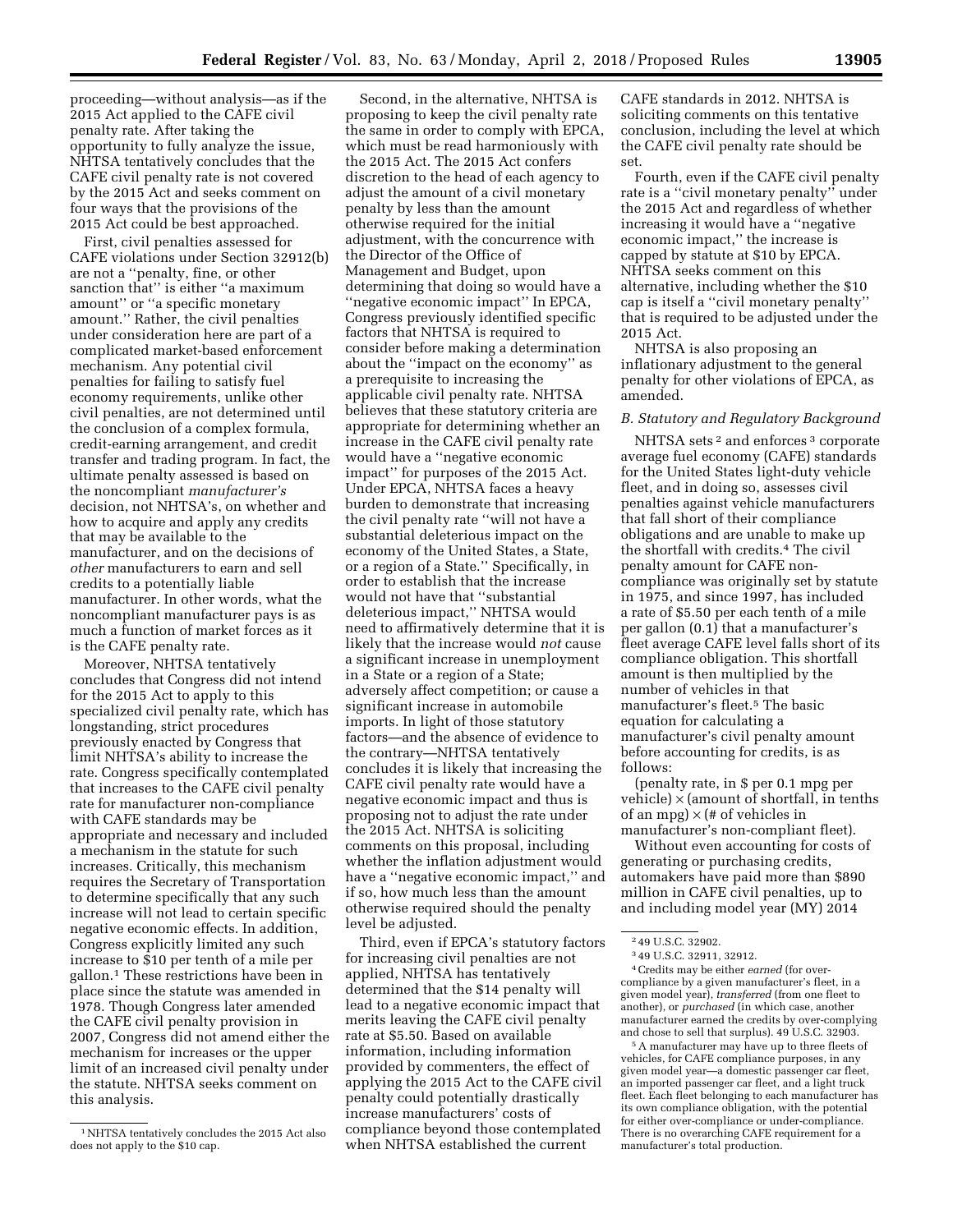vehicles.6 Starting with the model year 2011, provisions in the CAFE program provided for credit transfers among a manufacturer's various fleets. Starting with that model year, the law also provided for trading between vehicle manufacturers, which has allowed vehicle manufacturers the opportunity to acquire credits from competitors rather than paying civil penalties for non-compliance. Manufacturers are required to notify NHTSA of the volumes of credits traded or sold, but the agency does not receive any information regarding total cost paid or cost per credit. NHTSA believes it is likely that credit purchases involve significant expenditures and that an increase in the penalty rate would correlate with an increase in such expenditures. The agency currently anticipates many manufacturers will face the possibility of paying larger CAFE penalties or incurring increased costs to acquire credits over the next several years than at present.<sup>7</sup>

NHTSA has long had authority under the Energy Policy and Conservation Act (EPCA) of 1975, Public Law 94–163, 508, 89 Stat. 912 (1975), to raise the amount of the penalty for CAFE shortfalls if it can make certain findings,8 as well as the authority to compromise and remit such penalties under certain circumstances.9 If NHTSA were to raise the penalty rate for CAFE shortfalls, the higher amount would apply to *any* manufacturer that owed them; the authority to compromise and remit penalties, however, is extremely limited and on a case-by-case basis. To date, NHTSA has never utilized its ability to compromise or remit a CAFE civil penalty.

Recognizing the economic harm that CAFE civil penalties could have on the automobile industry and the economy as a whole, Congress capped any increase in the original statutory penalty rate at \$10 per tenth of a mile per gallon. Further—and significantly—it provided that NHTSA may only raise CAFE penalties under EPCA if it concludes through rulemaking that the increase in the penalty rate both (1) will result in,

or substantially further, substantial energy conservation for automobiles in model years in which the increased penalty may be imposed, *and* (2) will not have a substantial deleterious impact on the economy of the United States, a State, or a region of the State. A finding of ''no substantial deleterious impact'' may only be made if NHTSA determines that it is likely that the increase in the penalty (A) will not cause a significant increase in unemployment in a State or a region of a State, (B) adversely affect competition, or (C) cause a significant increase in automobile imports. Nowhere does EPCA define ''substantial'' or ''significant'' in the context of this provision.

If NHTSA seeks to compromise or remit penalties for a given manufacturer, a rulemaking is not necessary, but the amount of a penalty may be compromised or remitted only to the extent (1) necessary to prevent a manufacturer's insolvency or bankruptcy, (2) the manufacturer shows that the violation was caused by an act of God, a strike, or a fire, or (3) the Federal Trade Commission certifies that a reduction in the penalty is necessary to prevent a substantial lessening of competition. NHTSA has never previously attempted to undertake this process.

### *C. Civil Penalties Inflation Adjustment Act Improvements Act of 2015*

On November 2, 2015, the Federal Civil Penalties Inflation Adjustment Act Improvements Act (Inflation Adjustment Act or 2015 Act), Public Law 114–74, Section 701, was signed into law. The 2015 Act required federal agencies to make an initial ''catch-up'' adjustment to the ''civil monetary penalties,'' as defined, they administer through an interim final rule and then to make subsequent annual adjustments for inflation. The amount of increase for any ''catch-up'' adjustment to a civil monetary penalty pursuant to the 2015 Act was limited to 150 percent of the then-current penalty. Agencies were required to issue an interim final rule, without providing the opportunity for public comment ordinarily required under the Administrative Procedure Act, for the initial ''catch-up'' adjustment by July 1, 2016.

The method of calculating inflationary adjustments in the 2015 Act differs substantially from the methods used in past inflationary adjustment rulemakings conducted pursuant to the Federal Civil Penalties Inflation Adjustment Act of 1990 (the 1990 Inflation Adjustment Act), Public Law 101–410. Civil penalty adjustments

under the 1990 Inflation Adjustment Act were conducted under rules that sometimes required significant rounding of figures.

The 2015 Act altered these rounding rules. Now, penalties are simply rounded to the nearest \$1. Furthermore, the 2015 Act ''resets'' the inflation calculations by excluding prior inflationary adjustments under the 1990 Inflation Adjustment Act. To do this, the 2015 Act requires agencies to identify, for each civil monetary penalty, the year and corresponding amount(s) for which the maximum penalty level or range of minimum and maximum penalties was established (*i.e.,* originally enacted by Congress) or last adjusted other than pursuant to the 1990 Inflation Adjustment Act.

The Director of the Office of Management and Budget (OMB) provided guidance to agencies in a February 24, 2016 memorandum.10 For those penalties an agency determined to be ''civil monetary penalties,'' the memorandum provided guidance on how to calculate the initial adjustment required by the 2015 Act. The initial catch up adjustment is based on the change between the Consumer Price Index for all Urban Consumers (CPI–U) for the month of October in the year the penalty amount was established or last adjusted by Congress and the October 2015 CPI–U. The February 24, 2016 memorandum contains a table with a multiplier for the change in CPI–U from the year the penalty was established or last adjusted to 2015. To arrive at the adjusted penalty, the agency must multiply the penalty amount when it was established or last adjusted by Congress, excluding adjustments under the 1990 Inflation Adjustment Act, by the multiplier for the increase in CPI– U from the year the penalty was established or adjusted as provided in the February 24, 2016 memorandum. The 2015 Act limits the initial inflationary increase to 150 percent of the current penalty. To determine whether the increase in the adjusted penalty is less than 150 percent, the agency must multiply the current penalty by 250 percent. The adjusted penalty is the lesser of either the adjusted penalty based on the multiplier for CPI–U in Table A of the February 24,

<sup>6</sup>Fine reporting for MY15 and newer vehicles was not reported at the time of this proposal. The highest CAFE penalty paid to date for a shortfall in a single fleet was \$30,257,920, paid by DaimlerChrysler for its imported passenger car fleet in MY 2006. Since MY 2012, only Jaguar Land Rover and Volvo have paid civil penalties. *See [https://one.nhtsa.gov/cafe](https://one.nhtsa.gov/cafe_pic/CAFE_PIC_Fines_LIVE.html)*\_*pic/CAFE*\_*PIC*\_*Fines*\_ *[LIVE.html.](https://one.nhtsa.gov/cafe_pic/CAFE_PIC_Fines_LIVE.html)* 

<sup>7</sup>NHTSA's *Projected Fuel Economy Performance Report*7 indicates that many manufacturers are falling behind the standards for model year 2016 and increasingly so for model year 2017.

<sup>8</sup> 49 U.S.C. 32912.

<sup>9</sup> 49 U.S.C. 32913.

<sup>10</sup>Memorandum from the Director of OMB to Heads of Executive Departments and Agencies, Implementation of the Federal Civil Penalties Inflation Adjustment Act Improvements Act of 2015 (Feb. 24, 2016), available online at *[https://](https://www.whitehouse.gov/sites/whitehouse.gov/files/omb/memoranda/2016/m-16-06.pdf) [www.whitehouse.gov/sites/whitehouse.gov/files/](https://www.whitehouse.gov/sites/whitehouse.gov/files/omb/memoranda/2016/m-16-06.pdf)  [omb/memoranda/2016/m-16-06.pdf](https://www.whitehouse.gov/sites/whitehouse.gov/files/omb/memoranda/2016/m-16-06.pdf)* (last accessed December 14, 2017).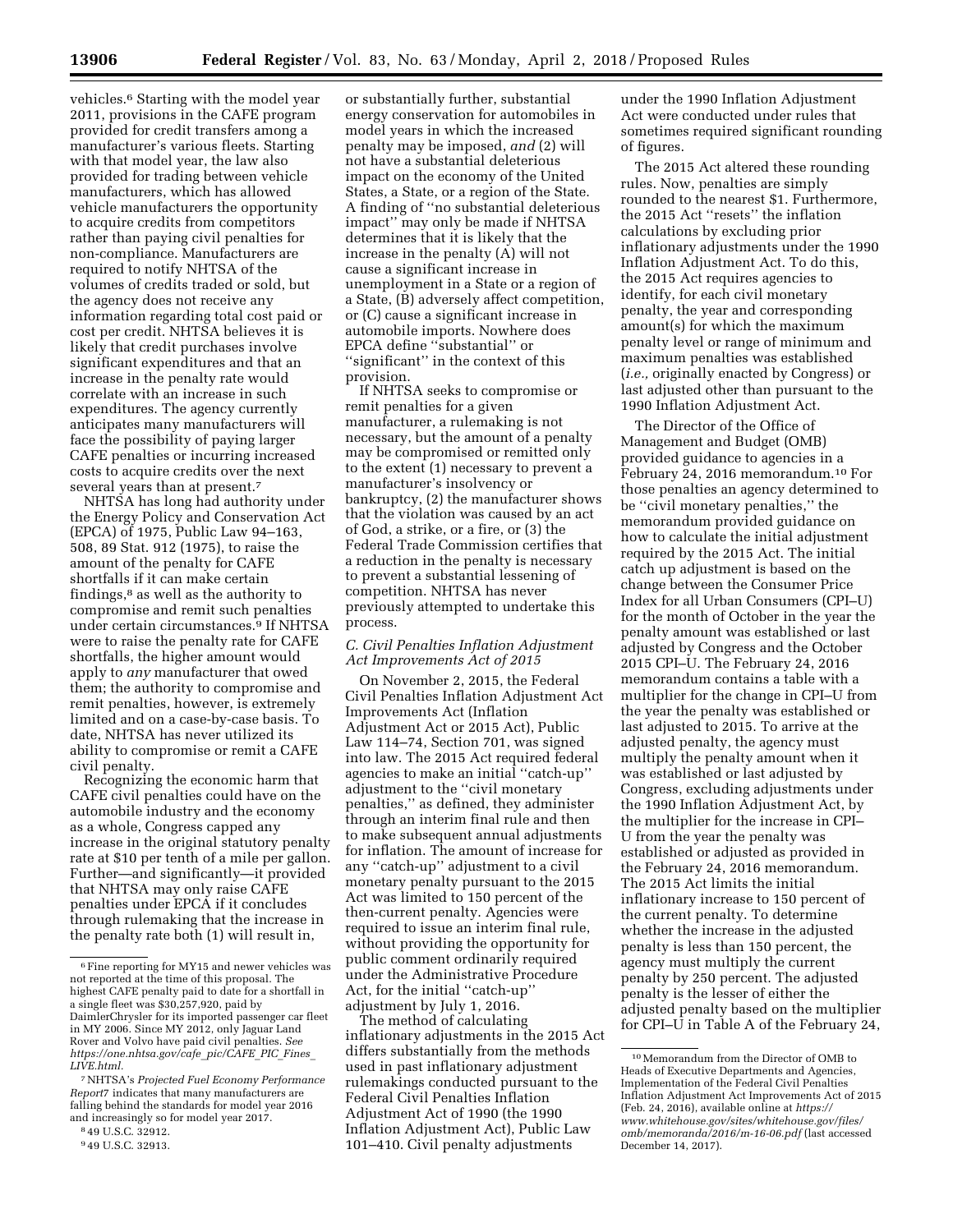2016 memorandum or an amount equal to 250% of the current penalty.

Additionally, the 2015 Act gives agencies discretion to adjust the amount of a civil monetary penalty by less than otherwise required if the agency determines that increasing the civil monetary penalty by the otherwise required amount will have either a negative economic impact or if the social costs of the increased civil monetary penalty will outweigh the benefits. $11$  In either instance, the agency must publish a notice, take and consider comments on this finding, and receive concurrence on this determination from the Director of OMB prior to finalizing a lower civil penalty amount.

## *D. NHTSA's Actions to Date Regarding CAFE Civil Penalties*

### 1. Interim Final Rule

On July 5, 2016, NHTSA published an interim final rule, adopting inflation adjustments for civil penalties under its administration, following the procedure and the formula in the 2015 Act. NHTSA did not analyze at that time whether the 2015 Act applied to all of its civil penalties. One of the adjustments NHTSA made at the time was raising the civil penalty rate for CAFE non-compliance from \$5.50 to \$14.12 NHTSA also indicated in that notice that the maximum penalty rate that the Secretary is permitted to establish for such violations would increase from \$10 to \$25, although this was not codified in the regulatory text.13 NHTSA also raised the maximum civil penalty for other violations of EPCA, as amended, to \$40,000.14

In response to the changes to the CAFE penalty provisions issued in the interim final rule, the Alliance of Automobile Manufacturers (Alliance) and the Association of Global Automakers (Global) jointly petitioned NHTSA for reconsideration (the Industry Petition).15 The Industry Petition raised concerns with the significant impact, which they

estimated to be at least \$1 billion annually, that the increased penalty rate would have on CAFE compliance costs. Specifically, the Industry Petition raised: The issue of retroactivity (applying the penalty increase associated with model years that have already been completed or for which a company's compliance plan had already been ''set''); which ''base year'' (*i.e.,* the year the penalty was established or last adjusted) NHTSA should use for calculating the adjusted penalty rate; and whether an increase in the penalty rate to \$14 would cause a ''negative economic impact.''

#### 2. Final Rule

In response to the Industry Petition, NHTSA issued a final rule on December 28, 2016.16 In that rule, NHTSA agreed that raising the penalty rate for model years already fully complete would be inappropriate, given how courts generally disfavor the retroactive application of statutes. NHTSA also agreed that raising the rate for model years for which product changes were infeasible due to lack of lead time, did not seem consistent with Congress' intent that the CAFE program be responsive to consumer demand. NHTSA therefore stated that it would not apply the inflation-adjusted penalty rate of \$14 until model year 2019, as the agency believed that would be the first year in which product changes could be made in response to the higher penalty rate.

3. Reconsideration and Request for Comments

Before NHTSA's December 2016 final rule became effective, in January 2017, NHTSA took action to delay the effective date of the December 2016 CAFE civil penalties rule.17 As part of that action, and in light of CAFE compliance data submitted by manufacturers to NHTSA showing that many automakers would begin to fall behind in meeting their applicable CAFE standards beginning in model years 2016 and 2017,<sup>18</sup> the agency requested public comment on the civil penalties—the first opportunity the public had to do so.<sup>19</sup> The comment period closed on October 10, 2017.

NHTSA received thirteen comments from various interested parties.

Commenters included industry stakeholders and citizens. The array of commenters also included representatives from environmental groups, academia, and state governments such as attorneys general and environmental quality divisions. Industry stakeholders included comments from trade organizations and vehicle manufacturers.20

Generally, commenters from environmental organizations, attorneys general of 10 states, and academia expressed support for upholding the December 2016 final rule. In addition, those supporting the \$14 civil penalty generally asserted reconsidering the 2016 final rule was outside of NHTSA's authority. None of the comments received from commenters specifically addressed whether the CAFE civil penalty rate was a ''civil monetary penalty'' as defined by the 2015 Act.

Vehicle manufacturers, either directly or via their respective representing organizations, also expressed support for the reconsideration of the 2016 final rule. These commenters provided an analysis of how increased CAFE civil penalties could potentially impact their efforts to develop and sell vehicles in the marketplace when faced with anticipated increases in CAFE stringencies. These commenters expressed support for using 2007 as the base year for calculating inflation adjusted increases in CAFE civil penalty amounts.

Additionally, some commenters suggested civil penalty amounts of 47 dollars per 0.1 mpg and \$8.47 per 0.1 mpg, the latter a 54% increase over the \$5.50 per 0.1 mpg value.

The California Air Resources Board (CARB) commented that NHTSA's considerations when adjusting a civil penalty rate under EPCA do not matter for purposes of making an adjustment under the 2015 Act. CARB also stated that in past joint documents, NHTSA did not indicate that the \$5.50 civil penalty rate would have a negative economic impact.

The Alliance and Global suggested that NHTSA's considerations when adjusting a civil penalty rate under EPCA are informative for purposes of making a determination of negative economic impact under the 2015 Act.

The December 28, 2016 final rule is not yet effective, and during reconsideration, the applicable civil penalty rate was \$5.50 per tenth of a

<sup>&</sup>lt;sup>11</sup> Public Law 114–74, Sec. 701(c).<br><sup>12</sup> 81 FR 43524 (July 5, 2016). This interim final rule also updated the maximum civil penalty amounts for violations of all statutes and regulations administered by NHTSA, and was not limited solely to penalties administered for CAFE violations.

<sup>&</sup>lt;sup>13</sup> For the reasons described in Section E.1, NHTSA is proposing to leave the maximum penalty rate that the Secretary is permitted to establish for such violations at \$10.

<sup>14</sup> 81 FR 43524 (July 5, 2016).

<sup>15</sup> Jaguar Land Rover North America, LLC also filed a petition for reconsideration in response to the July 5, 2016 interim final rule raising the same concerns as those raised in the Industry Petition. Both petitions, along with a supplement to the Industry Petition, can be found in Docket ID NHTSA–2016–0075 at *[www.regulations.gov.](http://www.regulations.gov)* 

<sup>16</sup> 81 FR 95489 (December 28, 2016). 17 82 FR 8694 (January 30, 2017); 82 FR 15302 (March 28, 2017); 82 FR 29009 (June 27, 2017); 82 FR 32139 (July 12, 2017). The portions of the July 5, 2016 interim final rule not dealing with CAFE remain in effect and are expected to be finalized as part of NHTSA's 2018 inflationary adjustments.

<sup>18</sup> ''MYs 2016 and 2017 Projected Fuel Economy Performance Report,'' February 14, 2017, available at *[https://one.nhtsa.gov/cafe](https://one.nhtsa.gov/cafe_pic/AdditionalInfo.htm)*\_*pic/AdditionalInfo. [htm](https://one.nhtsa.gov/cafe_pic/AdditionalInfo.htm)* 

<sup>19</sup> 82 FR 32140 (July 12, 2017).

<sup>20</sup>Comments on this notice of proposed rulemaking can be found at: *[https://](https://www.regulations.gov/docket?D=NHTSA-2017-0059) [www.regulations.gov/docket?D=NHTSA-2017-0059.](https://www.regulations.gov/docket?D=NHTSA-2017-0059)*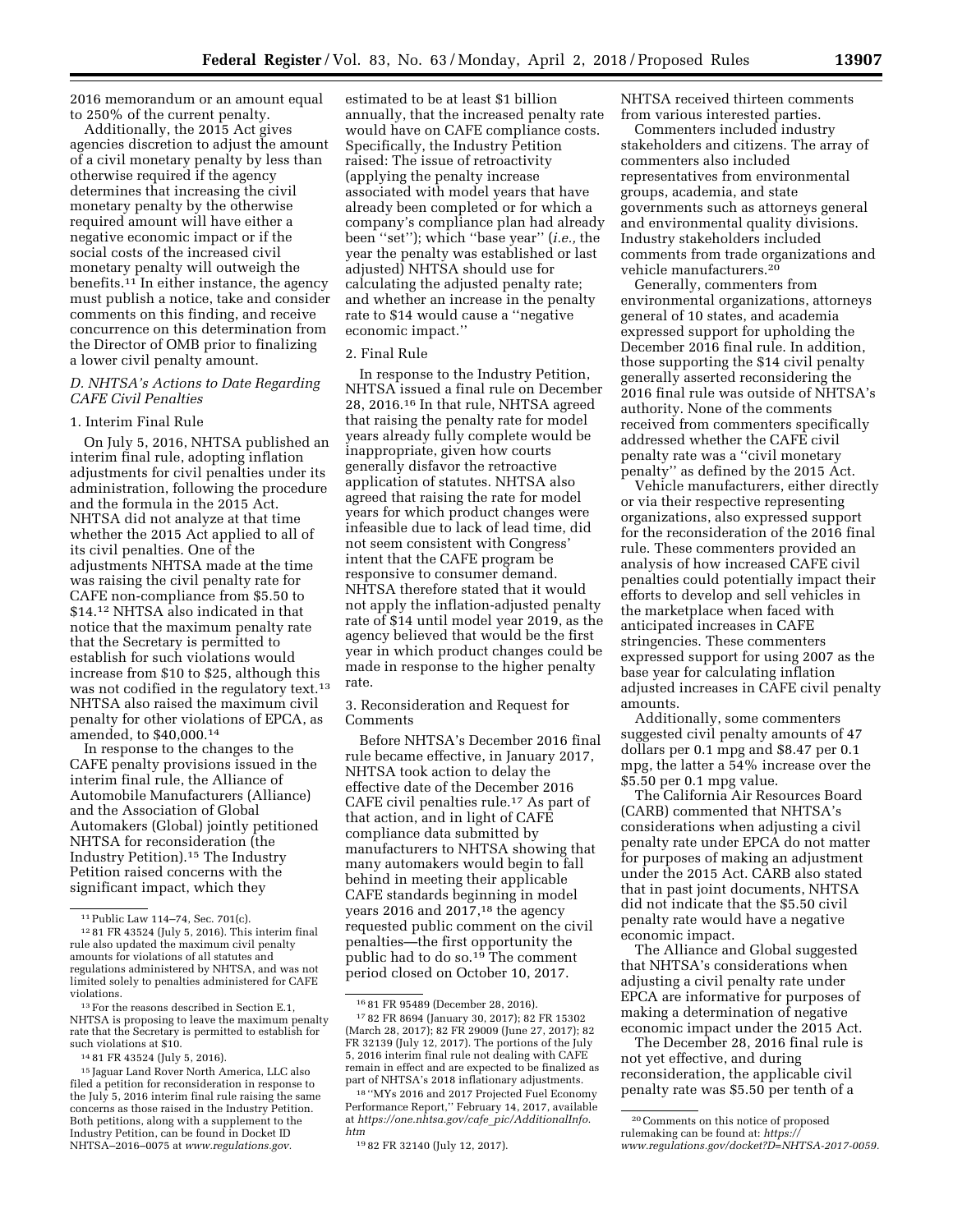mile per gallon, which was the civil penalty rate prior to NHTSA's inflationary adjustment.21 NHTSA's delay of the final rule pending reconsideration did not affect the amount of any CAFE penalties that would have otherwise applied prior to Model Year 2019.

## *E. Proposed Revisions to the CAFE Civil Penalty Rate*

In this notice of proposed rulemaking (NPRM), NHTSA is announcing that it has tentatively determined, upon reconsideration, that the 2015 Act should not be applied to the CAFE civil penalty formula provision found in 49 U.S.C. 32912 and is proposing to retain the current civil penalty rate of \$5.50 per .1 of a mile per gallon.22 The agency is proposing this based on a legal determination that the CAFE civil penalty rate is not a ''civil monetary penalty'' as contemplated by the 2015 Act and that therefore the 2015 Act should not be applied to the NHTSA CAFE civil penalty formula. Additionally, in the alternative, NHTSA is proposing to maintain the current civil penalty rate based on a tentative finding that—in light of the factors Congress requires NHTSA to analyze in determining whether an increase in the civil penalty rate will have ''a substantial deleterious impact on the

21 82 FR 32140 (July 12, 2017). If the December 28, 2016 final rule had gone into effect, the penalty rate would have remained \$5.50 until MY 2019.

economy''—increasing the CAFE civil penalty rate would result in negative economic impact. Pursuant to OMB's guidance, NHTSA has consulted with OMB before proposing this reduced catch-up adjustment determination and submitted this notice of proposed rulemaking (NPRM) to the Office of Information and Regulatory Affairs (OIRA) for review. . In addition, if NHTSA determines that a reduced catch-up adjustment is appropriate in its final rule, it will seek OMB's concurrence before promulgating the rule, as required by the 2015 Act and confirmed by OMB's guidance. Finally, in this NPRM NHTSA has provided a series of tentative interpretations of the 2015 Act. In light of OMB's role in providing agencies guidance about the 2015 Act, NHTSA has requested OMB's views about the 2015 Act.

NHTSA is also proposing to finalize the 2017 and 2018 inflationary adjustments for the maximum penalty for general CAFE violations in 49 U.S.C. 32912(a).

1. NHTSA Is Proposing To Retain the \$5.50 CAFE Civil Penalty Rate Because the 2015 Act Is Inapplicable

Upon reconsideration, NHTSA has tentatively determined that the 2015 Act is not applicable to the CAFE civil penalty formula. The penalty in 49 U.S.C. 32912(b) for a manufacturer that violates fuel economy standards is not a ''civil monetary penalty'' subject to inflationary adjustment under the 2015 Act. This reflects a change in NHTSA's position on this issue from when NHTSA previously adjusted the CAFE civil penalty rate from \$5 to \$5.50.23 Given that the current penalty figure has been in effect since it was set twenty years ago, NHTSA proposes to apply its new position on a prospective basis only from the effective date of the final rule of this rulemaking. As a result of this change, NHTSA is proposing to retain the \$5.50 multiplier in the CAFE civil penalty formula. NHTSA requests comment on this issue.

The 2015 Act requires agencies to adjust ''civil monetary penalties'' for inflation.<sup>24</sup> A "'civil monetary penalty' means any penalty, fine, or other sanction'' that meets three requirements.25 First, the ''penalty, fine, or other sanction'' must be ''for a

specific monetary amount as provided by Federal law'' or have ''a maximum amount provided for by Federal law.'' 26 Second, the ''penalty, fine, or other sanction'' must be ''assessed or enforced by an agency pursuant to Federal law."<sup>27</sup> Third, the "penalty, fine, or other sanction'' must be ''assessed or enforced pursuant to an administrative proceeding or a civil action in the Federal courts."<sup>28</sup>

The 2015 Act required the Office of Management and Budget (OMB) to ''issue guidance to agencies on implementing the inflation adjustments'' under the Act.29 OMB issued guidance on February 24, 2016 that stated: ''Agencies are responsible for identifying the civil monetary penalties that fall under the statutes and regulations they enforce'' and for determining the ''applicability of the inflation adjustment requirement to an individual penalty . . .<sup>7</sup> ." <sup>30</sup> In none of NHTSA's July 2016 interim final rule, its December final rule, its July 2017 request for comments, nor its earlier adjustment from \$5 to \$5.50 did NHTSA specifically address whether the penalty for manufacturer violations of fuel economy standards in 49 U.S.C. 32912(b) is a ''civil monetary penalty'' subject to inflationary adjustment under the 2015 Act, or more generally, whether the 2015 Act should be made applicable to the penalty in Section 32912(b). Instead, it applied the 2015 Act without specific analysis of these issues.

Upon evaluation, NHTSA has tentatively concluded the penalty for manufacturer violations of fuel economy standards in 49 U.S.C. 32912(b) is not a ''civil monetary penalty'' subject to adjustment under the 2015 Act. Upon similar evaluation, NHTSA also has tentatively concluded the \$10 limit for such violations in 49 U.S.C.  $32912(c)(1)(B)$  is not a "civil monetary" penalty'' subject to adjustment under the 2015 Act either. To be a ''civil monetary penalty,'' a penalty must meet all three criteria in the statutory definition.31 The penalty for manufacturer violations of fuel economy

30OMB Guidance at 2. OMB's guidance included the definition of ''civil monetary penalty'' applicable to the 2015 Act and explained: ''Agencies with questions on the applicability of the inflation adjustment requirement to an individual penalty, should first consult with the Office of General Counsel of the agency for the applicable statute, and then seek clarifying guidance from OMB if necessary.''

31The three criteria in the definition are joined by the conjunctive ''and.''

<sup>22</sup>NHTSA chose to reconsider its prior determination consistent with its statutory authority to administer the CAFE standards program and its inherent authority to do so efficiently and in the public interest. *See, e.g., Tokyo Kikai Seisakusho, Ltd.* v. *United States,* 529 F.3d 1352, 1360–61 (Fed. Cir. 2008) (''[A]dministrative agencies possess inherent authority to reconsider their decisions, subject to certain limitations, regardless of whether they possess explicit statutory authority to do so.") OMB's February 2016 guidance confirms that each agency is ''responsible for identifying the civil monetary penalties that fall under the statutes and regulations [it] enforce[s].'' And, as repeatedly confirmed by courts, an agency may reconsider how it previously interpreted a statute, particularly when its updated interpretation ''closely fits the design of the statute as a whole and its object and policy.'' *Good Samaritan Hosp.* v. *Shalala,* 508 U.S. 402, 417–18 (1993) (cleaned up); *see also Nat'l Classification Comm.* v. *United States,* 22 F.3d 1174, 1177 (D.C. Cir. 1994) (''[A]n agency may depart from its past interpretation [of a statute] so long as it provides a reasoned basis for the change.'') (citing *Motor Vehicles Mfrs. Ass'n* v. *State Farm Mut. Auto. Ins. Co.,* 463 U.S. 29, 42 (1983)); *Torrington Extend-A-Care Employee Ass'n* v. *N.L.R.B.,* 17 F.3d 580, 589 (2d Cir. 1994) (similar). In the 2015 Act specifically, Congress did not prohibit or otherwise restrict agencies from reconsidering whether an initial catch-up adjustment is required or, if so, the magnitude of such an adjustment. Moreover, NHTSA's regulations provide broadly that ''[t]he Administrator may initiate any further rulemaking proceedings that he finds necessary or desirable.'' 49 CFR 553.25.

<sup>23</sup>NHTSA may consider a separate rulemaking to consider whether the CAFE civil penalty rate should be \$5.

<sup>24</sup>EPCA's use of the terminology ''civil penalty'' in 49 U.S.C. 32912(b) is not dispositive. The 2015 Act does not apply to all civil penalties, but rather ''civil monetary penalties,'' a defined term.

<sup>25</sup> 28 U.S.C. 2461 note, Federal Civil Penalties Inflation Adjustment § 3(2).

<sup>26</sup> *Id.* 

<sup>27</sup> *Id.*  28 *Id.* 

<sup>29</sup> *Id.* § 7(a).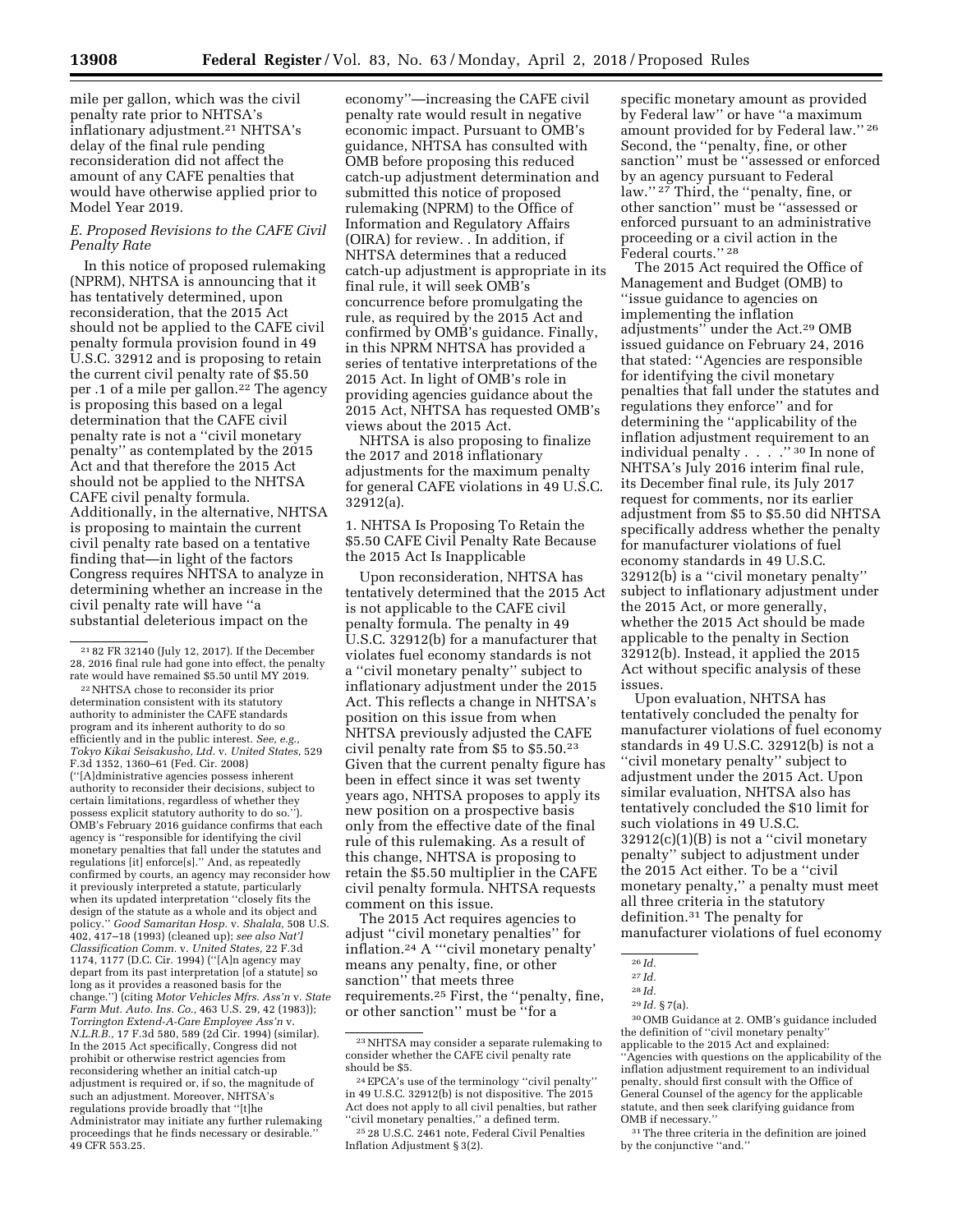standards, which includes a rate of \$5.50 per .1 mile in its formula, does not meet the first set of criteria in the definition. It is not a ''penalty, fine, or other sanction'' that is either ''a specific monetary amount'' or ''a maximum amount.'' Instead, the statute outlines a process that NHTSA uses to determine a proposed penalty and that manufacturers use to assess their specific penalty. In particular, the \$5.50 per .1 mile is merely a rate that goes into a complex, statutory formula used to calculate a variable penalty. Other factors, such as the manufacturer's credit earning arrangement and its participation in the credit trading program, are also integral parts of the multifaceted formula used to calculate a manufacturer's penalty for violations of the fuel economy standards in 49 U.S.C. 32912(b). Moreover, the decisions of other manufacturers to generate or not generate and sell or not sell credits will also influence the amount that a potentially liable manufacturer pays. NHTSA does not believe this complex formula and credit trading program generates the kind of simple civil penalty that lends itself to rote application of the 2015 Act.

Unlike other civil penalties under NHTSA's jurisdiction, the penalty for manufacturer violations of fuel economy standards is not for ''a maximum amount.'' One example of a penalty that is for ''a maximum amount'' is the ''general penalty'' in EPCA for violations of 49 U.S.C. 32911(a). That "general penalty" is "a civil penalty of not more than \$10,000 for each violation.'' 32 This sets ''a maximum amount'' of \$10,000 per violation. In other words, EPCA set ''a maximum amount'' of \$10,000 per violation of requirements such as the requirement for manufacturers to submit pre-model year and mid-model year reports to NHTSA on whether they will comply with the average fuel economy standards.33 Accordingly, this civil penalty level was properly adjusted to \$40,000 in NHTSA's interim final rule and is further adjusted here for 2017

and 2018.34 Violations of the Safety Act are also generally subject to ''a maximum amount'' of \$21,000 per violation and \$105 million for a related series of violations.35 The agency determines the appropriate amount of such penalties, up to the statutory maximum. On the other hand, the penalty for manufacturer violations of fuel economy standards in 49 U.S.C. 32912(b) does not provide ''a maximum amount'' of a penalty and instead contains only a complex process for determining a penalty. Setting aside any credits available to the manufacturer, the greater shortfall there is in a manufacturer's corporate average fuel economy, the greater the potential exists for the eventual application of a civil penalty for that shortfall.

The penalty for manufacturer violations of fuel economy standards also does not meet the definition of a "civil monetary penalty" because the fuel economy standards statute does not provide a ''specific monetary amount'' for manufacturer violations of fuel economy standards. In contrast to other provisions of the statute that provide for a specific amount on a per violation basis, often in the tens of thousands of dollars, section 32912(b) provides no specific amount. It only provides a \$5.50 rate, which is one input in a market-based enforcement mechanism involving the calculation established in 49 U.S.C. 32912(b), the ultimate result of which—the penalty owed—is determined by how a manufacturer decides to use any available credits it has, or can acquire, to make up for the initial shortfall identified by NHTSA which in turn is based on the market price for credits which is dependent on the actions of other manufacturers.

For a manufacturer that does not meet an applicable fuel economy standard, NHTSA sends what is known as a ''shortfall letter'' to the manufacturer. NHTSA can only do so after it knows the average fuel economy ''calculated under section  $32904(a)(1)(A)$  or  $(B)$  of this title for automobiles to which the standard applies manufactured by the manufacturer during the model year.'' 36 The fuel economy calculation is conducted by the Environmental Protection Agency (EPA). Following the end of a model year, manufacturers submit final model year reports to EPA. EPA reviews and verifies the

information and values manufacturers provide before providing the reports to NHTSA, generally more than six months after the end of a model year.

Once NHTSA receives the average fuel economy calculation from EPA, NHTSA must then determine whether the manufacturer's average fuel economy fails to meet the applicable average fuel economy standard.37 If so, the manufacturer has a shortfall. NHTSA then prepares a preliminary calculation of the manufacturer's *potential* civil penalty, which, as described above, varies depending on the relationship between the manufacturer's average fuel economy and the average fuel economy standards. NHTSA sends the manufacturer a shortfall letter with the preliminary calculation, which requires the manufacturer to respond by either submitting a plan on how it intends to make up the shortfall or by paying a penalty.

NHTSA's preliminary calculation is determined by multiplying three numbers: (1) \$5.50, (2) each tenth of a mile per gallon by which the average fuel economy falls short of the applicable average fuel economy standard, and (3) the number of automobiles manufactured by the manufacturer during the model year.38 That calculation does not yield a final civil penalty amount because the statute requires that calculation to include a reduction ''by the credits available to the manufacturer under section 32903 of this title for the model year.'' 39

However, applying the reduction for the number of available credits is not a matter of simple mathematics because manufacturers have control over both the amount of credits available to them and the use of their credits. If a manufacturer's performance for a given fleet does not meet the applicable standard, then the manufacturer must elect how to satisfy its shortfall.

Whether and to what extent the penalty calculation is reduced ''by the credits available to the manufacturer under section 32903 of this title for the model year'' (*i.e.,* how to deal with a non-compliance) is ultimately determined by the manufacturer. Only after this step in the process outlined in section 32912 occurs is the penalty calculation complete. Each manufacturer controls the allocation of its own credits, if credits are available.40 A manufacturer that earned credits in a compliance category before MY 2008

<sup>32</sup> 49 U.S.C. 32912(a). Since the penalty in 49 U.S.C. 32912(a) is for a maximum amount, it is subject to inflationary adjustment under the 2015 Act. NHTSA's inflationary adjustment of that civil penalty in the July 2016 IFR to a maximum penalty of \$40,000 was therefore appropriate. The penalty in 49 U.S.C. 32912(a) is subject to additional inflationary adjustment for 2017 and 2018. Applying the multiplier for 2017 of 1.01636, as specified in OMB's December 16, 2016 guidance, results in an adjusted maximum penalty of \$40,654. Applying the multiplier for 2018 of 1.02041, as specified in OMB's December 15, 2017, results in an adjusted maximum penalty of \$41,484. NHTSA is proposing to finalize that inflationary adjustment.

<sup>33</sup>*See id.;* 49 U.S.C. 32907(a).

<sup>34</sup> 81 FR 43524, 43526 (July 5, 2016). 35 49 U.S.C. 30165(a)(1). These civil penalty amounts were established by Section 24110 of the Fixing America's Surface Transportation Act (FAST Act), Public Law 114–94, after the 2015 Act was enacted, and thus were not adjusted in the interim final rule.

<sup>36</sup> 49 U.S.C. 32912(b)(1).

<sup>37</sup> 49 U.S.C. 32912(b)(1).

<sup>38</sup> 49 U.S.C. 32912(b)(2).

<sup>39</sup> 49 U.S.C. 32912(b)(3).

<sup>40</sup>*See* 49 CFR 536.5(c), (d)(2), (6).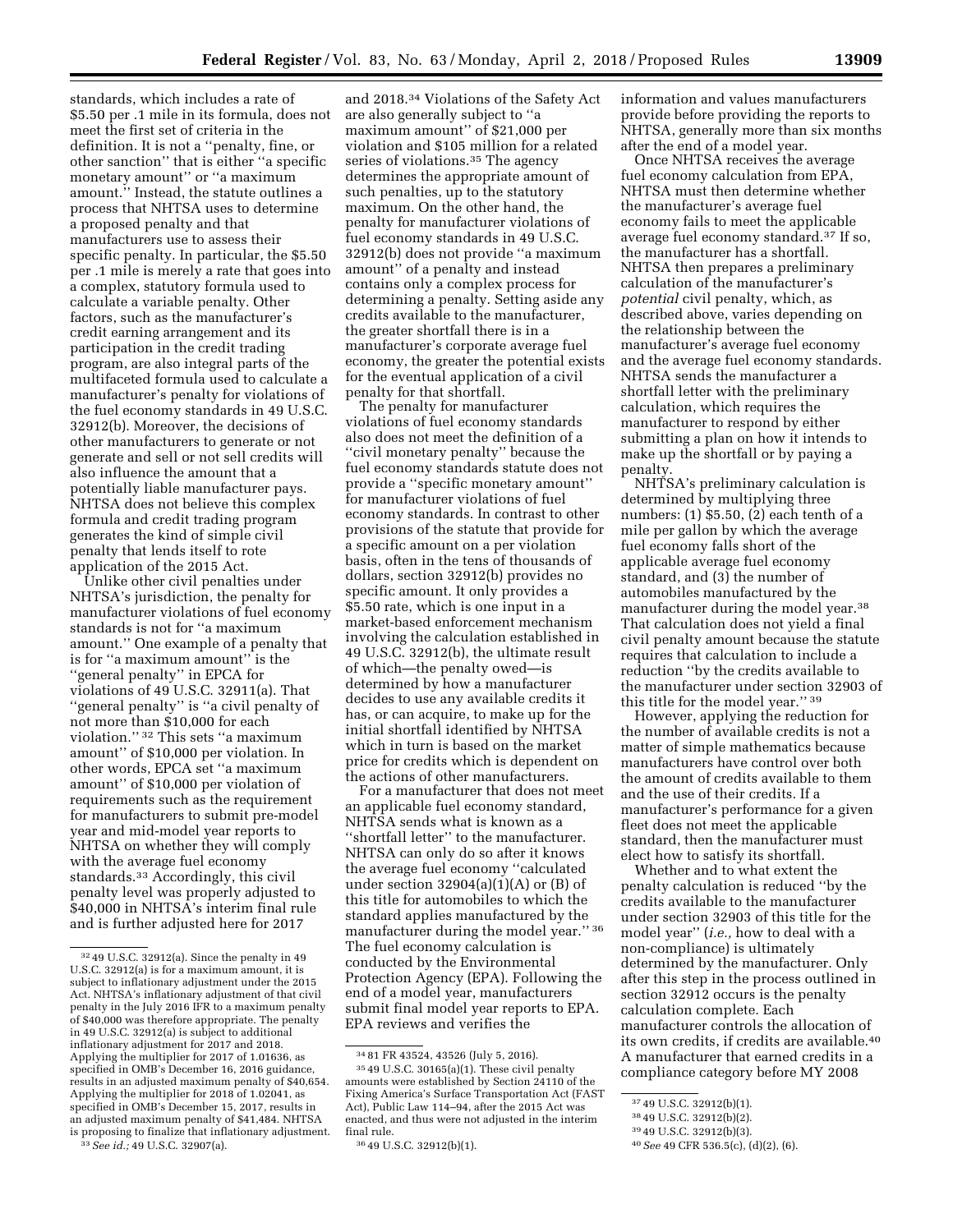may apply those credits to that same compliance category for the three model years prior to, and three model years after, the year in which the credits were earned.41 A manufacturer that earned credits in a compliance category during and after MY 2008 may apply those credits to the same compliance category for three model years prior to, and five model years after, the year in which the credits were earned.42 Manufacturers instruct NHTSA on how they wish to allocate their credits, or account for shortfalls.43

Only once NHTSA hears back from the manufacturer on how it wishes to satisfy its shortfall does NHTSA know the specific civil penalty that the manufacturer owes for falling short of the applicable average fuel economy standard. In other words, the manufacturer's decision regarding use of credits is one of the several inputs in the complex formula set forth in the fuel economy standards statute, which ultimately produces the civil penalty for a manufacturer's violation of fuel economy standards. In sum, the statute describes a process to determine a penalty amount, but does not itself provide for a penalty, fine or sanction that is ''for a specific amount.'' Instead,, due to additional flexibilities of credit transfers and trades, a manufacturer determines the amount of the civil penalty that is actually owed.44 Considering this framework, the formula established under 49 U.S.C. 32912(b) and the variable amounts that result from application of the formula, are not a ''specific monetary amount'' of a penalty for manufacturer violations of fuel economy standards subject to adjustment pursuant to the 2015 Act.

NHTSA must conduct a preliminary calculation for each of the manufacturer's fleets. CAFE standards are fleet-wide standards that apply to the vehicles a manufacturer produced for sale in each of three compliance categories: passenger cars manufactured domestically, imported passenger cars, and light trucks.45 Within specified limits, EISA permitted manufacturers to transfer credits across fleets. For example, credits earned for a manufacturer's domestic passenger fleet may be transferred to its domestic lighttruck fleet. Likewise, EISA permitted manufacturers to sell (*i.e.,* trade) their credits to other manufacturers. The ability to trade credits with another

manufacturer, authorized for the first time by EISA in 2007, introduced a new level of complexity that further differentiated civil penalties for violations of fuel economy requirements from other types of civil penalties. This added wrinkle further supports NHTSA's current understanding that the statutory CAFE civil penalty process is not included within the scope of the 2015 Act.

Since manufacturers control the use of their available credits, NHTSA has no way of determining on its own the amount of a penalty that a manufacturer must pay, or even if a manufacturer must pay any penalty at all.46 The options are plentiful.47 A manufacturer can choose to use no credits and pay a penalty. A manufacturer can choose to use credits from the same compliance category and pay no penalty. A manufacturer can choose to use some credits from the same compliance category and pay a smaller penalty. A manufacturer can choose to transfer credits from another compliance category and pay no penalty. A manufacturer can choose to transfer some credits from another compliance category and pay a smaller penalty. A manufacturer can choose to purchase credits from another manufacturer and pay no penalty. A manufacturer can choose to purchase some credits from another manufacturer and pay a smaller penalty. A manufacturer can combine credits from the same compliance category and/or transfer credits from another compliance category and/or purchase credits from another manufacturer and pay no penalty or a smaller penalty.

Those are just the options for credits already earned. A manufacturer can also elect not to pay a penalty or pay a smaller penalty by using a ''carryback'' plan, in which the manufacturer applies credits it expects to earn in *future* model years.48

There are additional considerations that strongly supports NHTSA's conclusion that the 2015 Act should not be applied to the CAFE civil penalty. Congress already adopted a specific scheme for increasing the civil penalty in 49 U.S.C. 32912(b) that requires a far more intensive and restrictive process than the summary approach in the 2015 Act. First, EPCA placed an absolute limit on such an increase to ''not more than \$10 for each .1 of a mile a

gallon.'' 49 Moreover, Congress set a high bar for adopting an increase. Specifically:

The Secretary of Transportation shall prescribe by regulation a higher amount for each .1 of a mile a gallon to be used in calculating a civil penalty under subsection (b) of this section, if the Secretary decides that the increase in the penalty—(i) will result in, or substantially further, substantial energy conservation for automobiles in model years in which the increased penalty may be imposed; and (ii) will not have a substantial deleterious impact on the economy of the United States, a State, or a region of a State.50

Further, the Secretary must decide that an increase will not have a substantial deleterious impact ''only when the Secretary decides that it is likely that the increase in the penalty will not—(i) cause a significant increase in unemployment in a State or a region of a State; (ii) adversely affect competition; or (iii) cause a significant increase in automobile imports.'' 51 These factors, which appear to demonstrate Congress' concern that the CAFE civil penalties program could damage the economy, are far more specific and tailored to the CAFE program than any provisions in the 2015 Act. Although it is not specifically identified in the statute, the legislative history indicates that the ''impact'' of concern relates to ''the automobile industry.'' 52 In its report on EPCA's original fuel economy provisions in 1975, the House Commerce Committee recognized:

The automobile industry has a central role in our national economy and that any regulatory program must be carefully drafted so as to require of the industry what is attainable without either imposing impossible burdens on it or unduly limiting consumer choice as to capacity and performance of motor vehicles.53

Notably, Congress was aware that inflation would effectively reduce the real value of the civil penalty rate over time—the CBO Director and NHTSA Administrator recognized that the civil penalty structure under 1975 EPCA

52 ''Energy Initiatives of the 95th Congress,'' S. Rep. No. 96–10, at 175–76 (1979) (''Representative Dingell (D-Mich.), concerned that increasing the penalties could lead to layoffs in the automobile industry, insisted that raising the penalties be contingent upon findings by the Secretary of Transportation that increasing the penalties would achieve energy savings and would not be harmful to the economy.'').

<sup>41</sup> *Id.* 536.6(a).

<sup>42</sup> *Id.* 536.6(b).

<sup>43</sup>*See* 49 CFR 536.5(d)(2), (6).

<sup>44</sup>Public Law 110–140, Title I, 104(a), 121 Stat. 1501 (2007). 45 *Id.* 32902–04.

<sup>46</sup>NHTSA is able to request supplemental reports and audit a manufacturer's compliance plan, *see, e.g.,* 49 CFR 537.8, but ultimately, it is the manufacturer's decision on how to use the credits available to it.

<sup>47</sup>*See* 49 U.S.C. 32903.

<sup>48</sup>*See* 49 CFR 536.5(d).

<sup>49</sup> 49 U.S.C. 32912(c).

<sup>50</sup> 49 U.S.C. 32912(c)(1)(A).

<sup>51</sup> *Id.* 32912(c)(1)(C).

<sup>53</sup>H.R. Rep. No. 94–340, at 87 (1975). *See also*  121 Cong. Rec. 18675 (June 12, 1975) (statement of Rep. Sharp) (''[W]e recognize that we have serious unemployment in the American auto industry and we want to preserve this important segment of the economy.'').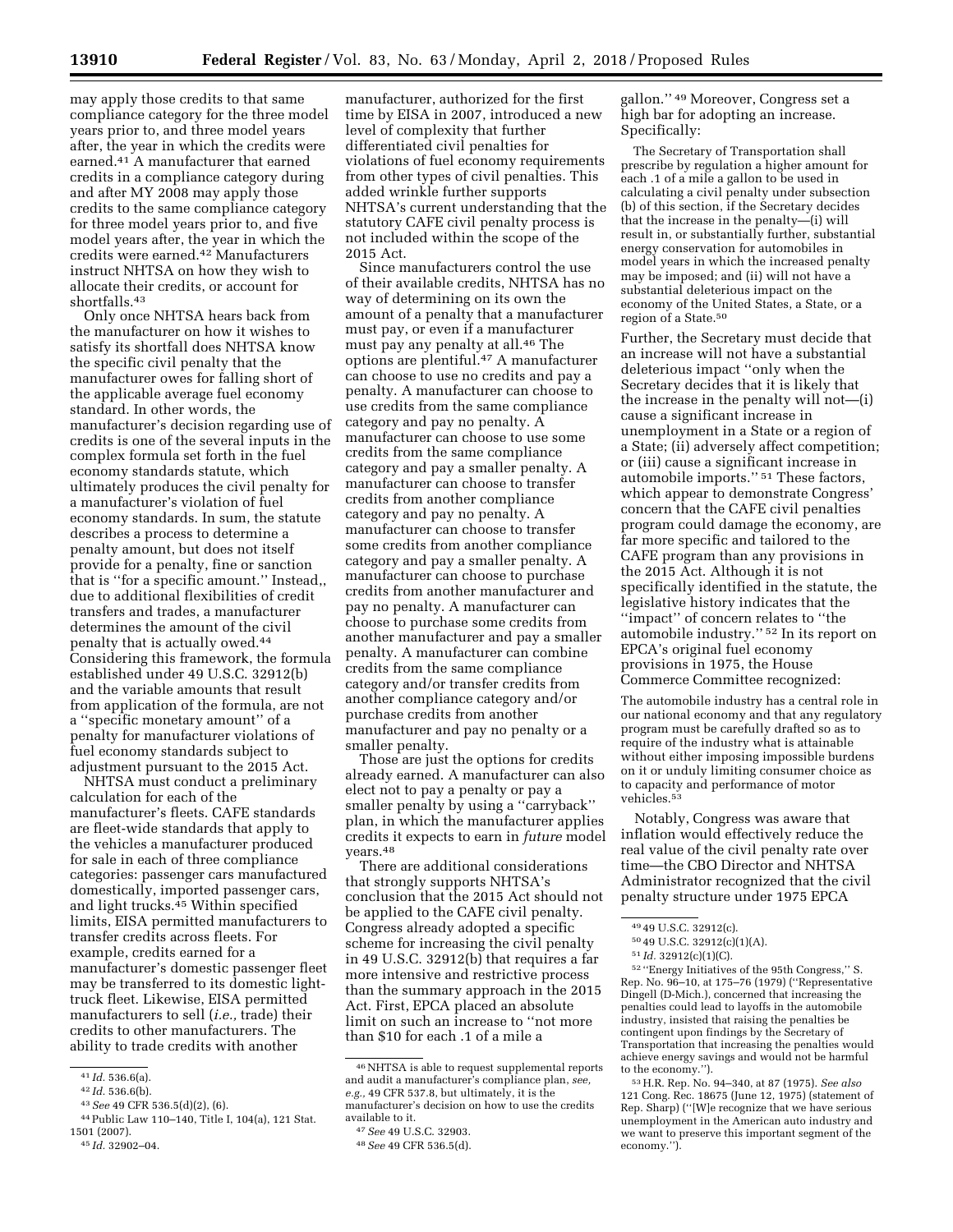''actually become less stringent over time . . . as inflation erodes [the penalties'] effect''—yet chose to require this strict procedure to increase the rate without allowing for inflationary adjustments to the multiplier in the formula. In contrast, Congress expressly purposes of the 2015 Act (and its predecessor) ''to establish a mechanism that shall . . . maintain the deterrent effect of civil monetary penalties . . . .'' The omission of any inflation adjustment procedure makes sense in light of Congress' requirement for NHTSA to continually increase fuel economy standards to maximum feasible levels.54 Rather than increase the penalty each year, Congress directed NHTSA to determine whether fuel economy standards should be increased, because the goal of the CAFE standards is to increase fuel economy not punish manufacturers, as with other penalties subject to the 2015 Act. Requiring mandatory penalty inflation adjustments *and* continuous fuel standard increases would multiply the amount assessed against manufacturers in a way that does not occur with other types of penalties.

Congress also recognized the need for lead time in increasing the civil penalty for violations of fuel economy standards by specifying that an increase ''is effective for the model year beginning at least 18 months after the regulation stating the higher amount becomes final.'' 55

Congress additionally recognized the need for extensive input from the public and other parts of the Government before any such increase. It required that:

The Secretary shall publish in the **Federal Register** a proposed regulation under this subsection and a statement of the basis for the regulation and provide each manufacturer of automobiles a copy of the proposed regulation and the statement. The Secretary shall provide a period of at least 45 days for written public comments on the proposed regulation. The Secretary shall submit a copy of the proposed regulation to the Federal Trade Commission and request the Commission to comment on the proposed regulation within that period. After that period, the Secretary shall give interested persons and the Commission an opportunity at a public hearing to present oral information, views, and arguments and to direct questions about disputed issues of material fact to—(A) other interested persons making oral presentations; (B) employees and contractors of the Government that made written comments or an oral presentation or participated in the development or consideration of the proposed regulation; and (C) experts and consultants that provided

information to a person that the person includes, or refers to, in an oral presentation.56

These extensive, statutorily-mandated procedures specifically applicable to increases in the penalty rate in 49 U.S.C. 32912(b) are in stark contrast to the procedures applicable to the 2015 Act. For the initial catch-up adjustment, the 2015 Act specified that agencies should use an interim final rule.<sup>57</sup> For subsequent annual adjustments, the 2015 Act specified that agencies ''shall make the adjustment notwithstanding section 553 of title 5, United States Code,'' which contain the Administrative Procedure Act's requirements for rulemaking.58

Finally, before Congress passed the 2015 Act, the CBO provided an assessment of the revenue that inflation adjustments pursuant to the 2015 Act would provide the Federal government. CBO determined that *all* inflation adjustments pursuant to the 2015 Act (across *every* Federal agency) would provide in total \$1.3 billion of revenue across ten years.59 Commenters indicate that adjusting the civil penalty rate to \$14 could cost up to \$1 billion *annually*  in penalty payments.60 Across ten years, the penalty payments under this provision of the statute alone could dwarf CBO's contemporaneous estimate of the 2015 Act's effect on revenues from *all* civil monetary penalties across *all* statutes. The drastic difference between CBO's estimate of revenue from *all* inflation adjustments across *ten*  years and the potential revenue from this adjustment alone further suggests Congress had not considered the civil penalty rate subject to the 2015 Act's inflation adjustment. This is bolstered by the rounding rule adopted by Congress. The 2015 Act states, ''[a]ny increase determined under this subsection shall be rounded to the

59*See* ''Estimate of the Budgetary Effects of H.R. 1314, the Bipartisan Budget Act of 2015, as reported by the House Committee on Rules on October 27, 2015,'' at 4, available at *[https://www.cbo.gov/sites/](https://www.cbo.gov/sites/default/files/114th-congress-2015-2016/costestimate/hr1314.pdf)  [default/files/114th-congress-2015-2016/](https://www.cbo.gov/sites/default/files/114th-congress-2015-2016/costestimate/hr1314.pdf) [costestimate/hr1314.pdf.](https://www.cbo.gov/sites/default/files/114th-congress-2015-2016/costestimate/hr1314.pdf)* Title VII of the Bipartisan Budget Act of 2015 includes three sections and the revenue estimate was for title VII in its entirety. Section 701 is the 2015 Act. The other two sections are the rescission of money deposited or available in two funds which CBO recognized would decrease direct government spending. Therefore, the 2015 Act is likely the only portion of title VII to provide revenue, and the CBO's revenue estimate for title VII can be understood as a revenue estimate for the 2015 Act.

60*See, e.g.,* Comment ID NHTSA–2017–0059– 0019, available at *[https://www.regulations.gov/.](https://www.regulations.gov/)* 

nearest multiple of \$1.'' 61 This rounding rule suggests the Act was not intended to apply to the small dollar value CAFE civil penalty rate, since it would not serve a *de minimis* rounding function. As a practical matter, if the rounding rule applied to a small dollar penalty rate, it would prevent any annual inflationary increases (absent extraordinary inflation).

NHTSA believes that applying the 2015 Act to the penalty in 49 U.S.C. 32912(b) would evade the statutory safeguards and limitations directly applicable to that penalty, in contrast to Congress's original awareness of penalty rate adjustments, and could result in the imposition of a potentially massive increase in civil penalties, in contrast to contemporaneous, pre-enactment evidence about the effect of the 2015 Act.

NHTSA has previously sought comment on related issues, but NHTSA believes it is important to provide the public with an opportunity to provide additional comments in light of NHTSA's analysis. Accordingly, NHTSA requests comments on this analysis. For these reasons, NHTSA tentatively concludes that it is not appropriate to apply the 2015 Act and is proposing to retain the \$5.50 rate in the CAFE civil penalty.

2. The Agency Tentatively Finds That Increasing the CAFE Civil Penalty Rate Will Result in Negative Economic Impact

NHTSA is proposing to retain the CAFE civil penalty rate of \$5.50 per tenth of a mile per gallon, even if one were to assume that the penalties are subject to the 2015 Act, because NHTSA tentatively concludes that, in light of the statutory requirements in EPCA for raising the penalty rate, applying the increase would lead to a ''negative economic impact'' under the 2015 Act.

The 2015 Act states, ''[a]ny increase determined under this subsection shall be rounded to the nearest multiple of \$1.'' 62 NHTSA requests comment on whether, and if so, how, this rounding rule should apply if NHTSA ultimately concludes that adjusting the \$5.50 CAFE civil penalty rate upwards would have a ''negative economic impact.'' Specifically, does the 2015 Act rule require a \$5.50 civil penalty rate, if finalized, to be rounded to \$6? Commenters should consider the potential application of the rounding rule to the initial catch-up adjustment,

<sup>54</sup> 49 U.S.C. 32902(a).

<sup>55</sup> *Id.* 32912(c)(1)(D).

<sup>56</sup> *Id.* 32912(c)(2).

<sup>57</sup> 28 U.S.C. 2461 note, Federal Civil Penalties Inflation Adjustment § 4(b)(1)(A). 58 *Id.* § 4(b)(2).

<sup>61</sup> 28 U.S.C. 2461 note, Federal Civil Penalties Inflation Adjustment § 5(a).

<sup>62</sup> 28 U.S.C. 2461 note, Federal Civil Penalties Inflation Adjustment § 5(a).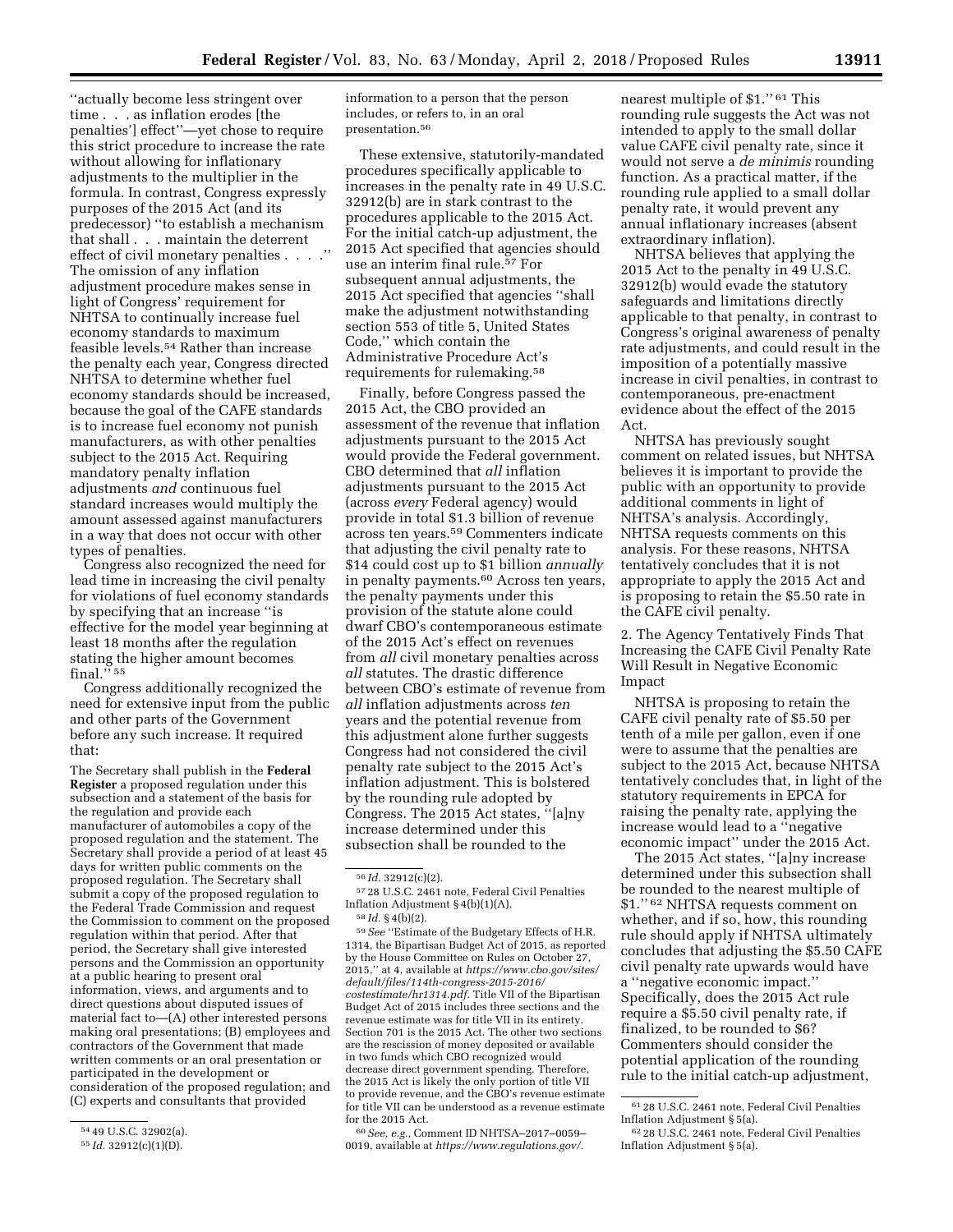as well as the 2017 and 2018 adjustments and future annual adjustments. Commenters should also consider the relationship, if any, between the rounding rule and the criteria required to be met to raise the civil penalty under EPCA.

#### a. Negative Economic Impact

i. ''Negative Economic Impact'' Is Not Defined

Under the 2015 Inflation Adjustment Act, NHTSA, under authority delegated by the Secretary, may adjust the amount of a civil monetary penalty by the less than the amount otherwise required for the ''catch-up adjustment'' upon determining in a final rule, after noticeand comment, that increasing the civil monetary penalty by the otherwise required amount will have a ''negative economic impact,'' or the social costs of increasing the civil monetary penalty by the otherwise required amount outweigh the benefits.63 In either case, the Director of the Office of Management and Budget must concur with the agency's determination.

To determine whether increasing the CAFE civil penalty rate by the amount calculated under the inflation adjustment formula would have a ''negative economic impact,'' NHTSA must first establish the meaning of ''negative economic impact.'' The statute does not define ''negative economic impact.'' OMB issued a memorandum providing guidance to the heads of executive departments and agencies on how to implement the Inflation Adjustment Act, but the guidance does not define ''negative economic impact'' either.64

## ii. How To Interpret ''Negative Economic Impact''

In interpreting ''negative economic impact,'' NHTSA cannot just consider the Inflation Adjustment Act in isolation: statutory interpretation is not conducted in a vacuum.65 ''It is a fundamental canon of statutory construction that the words of a statute must be read in their context and with a view to their place in the overall statutory scheme." 66

Accordingly, NHTSA must interpret Congress' Inflation Adjustment Act in light of the longstanding CAFE civil penalty structure previously enacted by Congress. Interpreting the Inflation Adjustment Act in context is particularly important in determining the appropriate adjustment to make to the CAFE civil penalty rate given the unique nature of the CAFE civil penalties program. For example, in contrast to other federal civil penalty programs, the CAFE statute requires a minimum of eighteen months' lead time in advance of a model year before a higher civil penalty amount can become effective.67 Congress mandated this interval because ''manufacturers' product and compliance plans are difficult to alter significantly for years ahead of a given model year.'' 68 Indeed, ''NHTSA believes that this approach facilitates continued fuel economy improvements over the longer term by accounting for the fact that manufacturers will seek to make improvements when and where they are most cost-effective.'' 69 For similar reasons, when DOT amends a fuel economy standard to make it more stringent, that new standard must be promulgated ''at least 18 months before the beginning of the model year to which the amendment applies."<sup>70</sup>

CAFE civil penalties are also atypical in that they follow a prescribed formula that can only be compromised or remitted by NHTSA in exceptionally limited circumstances.71 In practice, therefore, any increase in the CAFE civil penalty rate would apply to all noncompliant manufacturers, regardless of the circumstances, and in turn, would likely increase the price of credits.<sup>72</sup> Contrast this constrained structure with NHTSA's general civil penalty authority, which allows the Secretary to determine or compromise the amount of a civil penalty and delineates multiple factors for the Secretary to consider in making such a determination, including

71 49 U.S.C. 32913 (authorizing the Secretary to ''compromise or remit the amount of civil penalty imposed'' under CAFE ''only to the extent'' (1) necessary to prevent a manufacturer's insolvency or bankruptcy; (2) the manufacturer shows that the violation was caused by an act of God, a strike, or a fire; or (3) the Federal Trade Commission certifies that a reduction is necessary to prevent a substantial lessening of competition). NHTSA has never attempted to utilize this provision to compromise or remit a CAFE civil penalty.

72*See* H.R. Rep. No. 95–1751, at 112 (1978) (Conf. Rep.) (''[T]he higher penalty . . . will be the same for all manufacturers when adopted. . ..'').

the nature, circumstances, extent, and gravity of the violation.73

The principles underlying other traditional canons of statutory interpretation further support NHTSA's proposed approach. For example, statutes that relate to the same or to similar subjects are *in pari materia.*  Such statutes should be construed together, even if they do not expressly reference each other or were passed at different times, unless a contrary intent is clearly expressed by Congress. Here, both the inflationary adjustment statute and the relevant provisions of the CAFE statute involve civil penalties and must be read *in pari materia.*74 And when one of the statutes is generalized and passed later—like the Inflation Adjustment Act—it cannot be read to implicitly repeal an earlier, more specific statute like EPCA's establishment of the CAFE civil penalties structure.75 This approach to statutory interpretation is consistent with NHTSA's past practice.76

The principles underlying the rule of lenity also substantiate interpreting the Inflation Adjustment Act narrowly in light of EPCA. This canon instructs that statutes imposing penalties should be construed narrowly in favor of those against whom the penalties will be imposed. Although the rule of lenity is

74*See Wisconsin Cent. Ltd.* v. *United States,* 194 F. Supp. 3d 728, 738 (N.D. Ill. 2016), *aff'd,* 856 F.3d 490 (7th Cir. 2017) ("'[C]onceptual similarity'. is precisely the point of the *in pari materia* canon: 'statutes addressing the same subject matter *generally* should be read as if they were one law,' with the traditional tools of statutory interpretation applied accordingly. . . . [A]lthough FICA does not by completely define the RRTA's various contours, examining the former to elucidate related provisions of the latter is an acceptable mode of statutory interpretation given the close linkages between the statutes.'') (internal citation omitted) (emphasis in original); *cf. Pound* v. *Airosol Co.,* 498 F.3d 1089, 1094 n.2 (10th Cir. 2007) (''The penalty provisions of the CAA and the Clean Water Act (CWA) are virtually identical; thus, CWA cases are instructive in analyzing issues arising from the CAA''); *United States* v. *Dell'Aquilla,* 150 F.3d 329, 338 n.9 (3d Cir. 1998) (''[T]he Clean Water Act and the Clean Air Act are *in pari materia,* and courts often rely upon interpretations of the Clean Water Act to assist with an analysis under the Clean Air Act.'') (citations omitted).

75*See Crawford Fitting Co.* v. *J. T. Gibbons, Inc.,*  482 U.S. 437, 445 (1987) (''Where there is no clear intention otherwise, a specific statute will not be controlled or nullified by a general one, regardless of the priority of enactment.'') (cleaned up); *Radzanower* v. *Touche Ross & Co.,* 426 U.S. 148, 153 (1976) (''It is a basic principle of statutory construction that a statute dealing with a narrow, precise, and specific subject is not submerged by a later enacted statute covering a more generalized spectrum.'').

76*See, e.g.,* 80 FR 40137, 40171 (Aug. 12, 2015) (interpreting a term in EISA by looking to how the term is defined in the Motor Vehicle Safety Act, ''[g]iven the absence of any apparent contrary intent on the part of Congress in EISA'').

<sup>63</sup> 28 U.S.C. 2461 note, Federal Civil Penalties Inflation Adjustment § 4(c)(1).

<sup>64</sup>Memorandum from the Director of OMB to Heads of Executive Departments and Agencies, Implementation of the Federal Civil Penalties Inflation Adjustment Act Improvements Act of 2015 (Feb. 24, 2016), available at *[https://](https://www.whitehouse.gov/sites/whitehouse.gov/files/omb/memoranda/2016/m-16-06.pdf)*

*[www.whitehouse.gov/sites/whitehouse.gov/files/](https://www.whitehouse.gov/sites/whitehouse.gov/files/omb/memoranda/2016/m-16-06.pdf)  [omb/memoranda/2016/m-16-06.pdf.](https://www.whitehouse.gov/sites/whitehouse.gov/files/omb/memoranda/2016/m-16-06.pdf)* 

<sup>65</sup> *Davis* v. *Michigan Dep't of Treasury,* 489 U.S. 803, 809 (1989).

<sup>66</sup> *Id.* (citing *United States* v. *Morton,* 467 U.S. 822, 828 (1984)).

<sup>67</sup> 49 U.S.C. 32912(c)(1)(D).

<sup>68</sup> 81 FR 95491 (December 28, 2016).

<sup>69</sup> *Id.* 

<sup>70</sup> 49 U.S.C. 32902(a)(2).

<sup>73</sup> 49 U.S.C. 30165(b)–(c).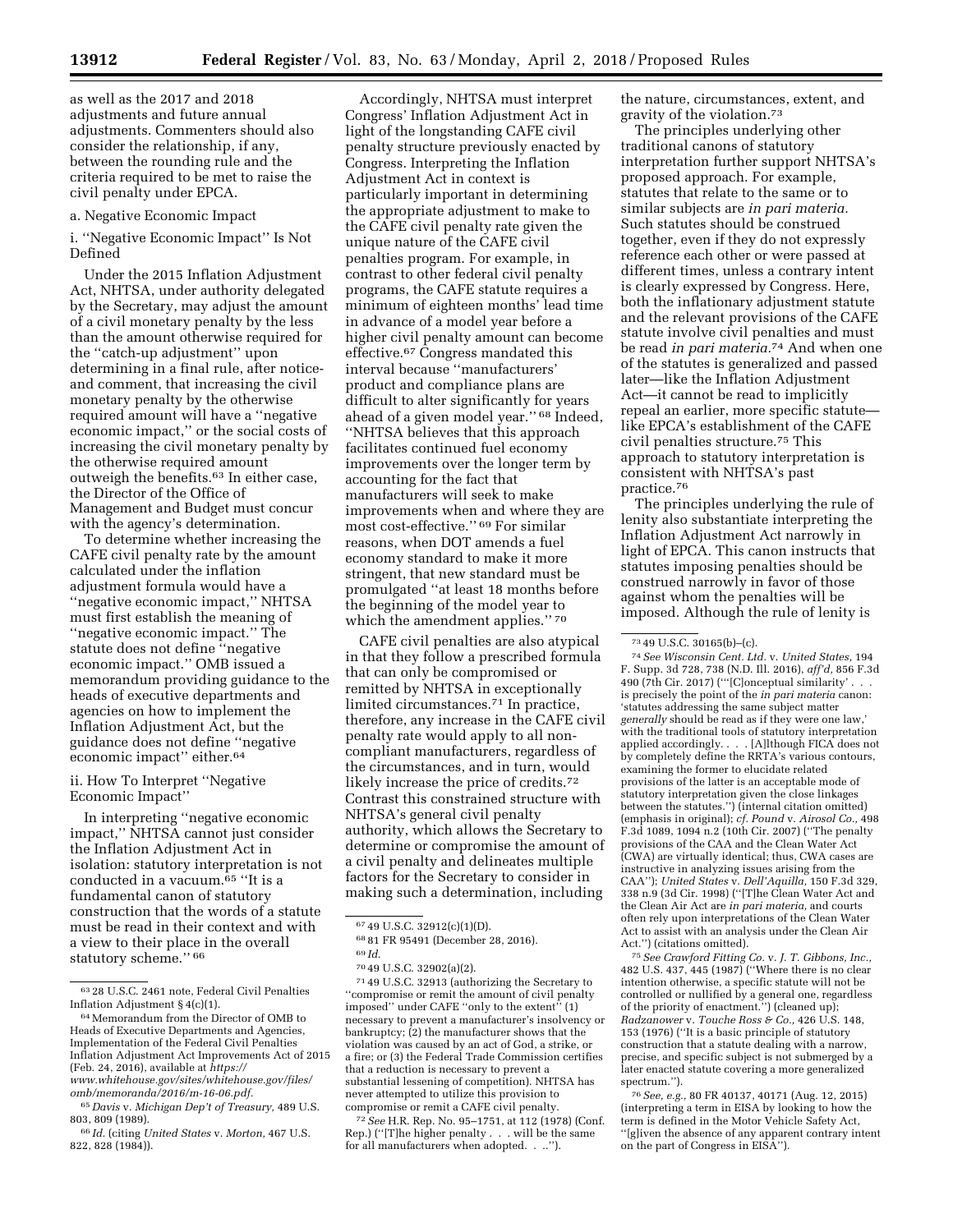traditionally applied in criminal contexts,77 the principles underlying the rule are worth considering when there are severe punitive implications of a broad interpretation, as is the case here. Construing the statute strictly is particularly important here because the inflation adjustment essentially acts as a ''one-way ratchet,'' where all subsequent annual adjustments will be based off this ''catch-up'' adjustment with no ensuing opportunity to invoke the ''negative economic impact'' exception.78

iii. Reading Section 32912 With the Inflationary Adjustment Act

Under 49 U.S.C. 32912(b), a manufacturer that violates a fuel economy standard is potentially subject to a civil penalty rate for each tenth of a mile per gallon that the manufacturer misses the applicable average fuel economy standard for the number of automobiles manufactured by the manufacturer during the model year, unless the manufacturer is able and willing to apply credits or establish a plan to generate and apply credits in subsequent years, as discussed above. NHTSA has exceptionally limited discretion in whether to impose the penalty or the amount of the preliminary calculation of the penalty when it does indeed apply.

The Secretary is required to increase the applicable civil penalty rate up to \$10 per each tenth of a mile per gallon if she decides that the increase in the penalty:

(i) will result in, or substantially further, substantial energy conservation for automobiles in model years in which the increased penalty may be imposed; and

(ii) will not have a substantial deleterious impact on the economy of the United States, a State, or a region of a State.79

The Secretary can only decide that the increase ''will not have a substantial deleterious impact on the economy'' if she decides that it is likely that the increase in the penalty will not:

(i) Cause a significant increase in unemployment in a State or a region of a State;

(ii) adversely affect competition; or

(iii) cause a significant increase in automobile imports.80

Thus, to increase the civil penalty rate for CAFE violations, the Secretary must affirmatively determine that doing so ''will not have a substantial deleterious impact on the economy of the United States, a State, or a region of a State.'' Critically, if she is unable to make such a determination or, put another way, if she determines that increasing the civil penalty may have ''a substantial deleterious impact on the economy of the United States, a State, or a region of a State,'' she is prohibited by statute from increasing the applicable civil penalty rate.81 Therefore, in determining whether adjusting the CAFE civil penalty rate for inflation will have a ''negative economic impact,'' it is appropriate to consider the potential negative economic impact the adjustment would have not just on the United States in general, but also, at a minimum, on whether such impact could occur in any particular State or region of a State.

NHTSA also believes it is appropriate to consider the impact raising the CAFE civil penalty rate would have on individual manufacturers who fall short of fuel economy standards, and those affected, such as dealers. Such a broad interpretation is consistent with how other statutory provisions permitting or requiring agencies to consider economic impacts have been interpreted. For example, under the Safety Act, a discretionary factor in determining the amount of a penalty is ''the appropriateness of such penalty in relation to the size of the business of the person charged, including the potential for *undue adverse economic impacts.*'' 82 NHTSA interpreted that factor in its regulation to include consideration of ''financial factors such as liquidity, solvency, and profitability.'' 83 Other federal statutes likewise contemplate consideration of negative economic impacts on individual actors in determining an appropriate civil penalty.84 NHTSA's proposal, which includes consideration of the ''negative economic impact'' the level would have on individual

84*See* 15 U.S.C. 2069(b), (c) (Consumer Product Safety Commission); 33 U.S.C. 1232(a)(1) (Coast Guard); 33 U.S.C. 1319(d), 1321(b)(8) (Environmental Protection Agency).

noncompliant actors, represents a uniform approach with how it determines the appropriate civil penalty level in these other, non-CAFE cases. Moreover, the Senate Conference report on the 1975 version of EPCA directed ''the Secretary [to] weigh the benefits to the nation of a higher average fuel economy standard against the difficulties of individual automobile manufacturers.'' 85

Note also that ''negative economic impact,'' as used in the Inflation Adjustment Act, need not mean ''*net*  negative economic impact.'' Congress expressly utilized the ''net'' concept in the very next provision of the statute, authorizing a lesser increase to a civil penalty if the agency determines that ''the social costs of increasing the civil monetary penalty by the otherwise required amount *outweigh* the benefits.'' 86 The absence of comparable phrasing for the ''negative economic impact'' provision immediately prior implies either that term is ambiguous or that Congress intentionally omitted the word ''net.'' Either way, without any express indications that Congress meant ''net negative economic impact,'' NHTSA proposes that the provision should be interpreted without reference to any potential benefits of increasing the penalty.

a. NHTSA has not Determined That an Increase in the CAFE Civil Penalty Rate Will Not Have a Substantial Deleterious Impact on the Economy

To summarize: The 2015 Act allows an agency to set a lower penalty amount than would otherwise be required if it can show that raising the penalty in accordance with the 2015 Act will lead to a ''negative economic impact,'' which is not defined either in the 2015 Act or OMB's implementing guidance. However, the statute specifically related to penalties for violations of NHTSA's fuel economy standards has a provision allowing for an increase in the penalty rate only if the agency can determine that increasing the rate will not have a ''substantial deleterious impact on the economy.'' To read these two provisions together harmoniously, NHTSA interprets the statutes to mean that the agency must be able to affirmatively show that increasing the penalty as would be required by the 2015 Act will not have the adverse economic effects identified in the definition of ''substantial deleterious impact.'' Since the agency cannot make those affirmative findings, discussed further

<sup>77</sup>Some courts have applied the rule of lenity in civil and administrative contexts as well. See, e.g. *United States* v. *Thompson/Ctr. Arms Co.,* 504 U.S. 505, 518 (1992); *Rand* v. *C.I.R.,* 141 T.C. 376, 393 (2013), overturned on other grounds due to legislative action.

<sup>78</sup>This ''one-way ratchet'' constraint is also imposed by EPCA. H.R. Rep. No. 95–1751, at 113 (1978) (Conf. Rep.) (''No provision [in EPCA] is made for lowering the penalty.''). 79 49 U.S.C. 32912(c)(1)(A)–(B).

<sup>80</sup> 49 U.S.C. 32912(c)(1)(C).

<sup>81</sup> In addition to the substantive findings that must be made before the civil penalty rate can be increased, Section 32912 also imposes procedural requirements. For instance, the Secretary must hold a public hearing during which interested persons and the Federal Trade Commission be allowed to make presentations. 49 U.S.C. 32912(c)(2).

<sup>82</sup> 49 U.S.C. 30165(c)(7) (emphasis added). 83 49 CFR 578.8.

<sup>85</sup>S. Rep. No. 94–516, at 155 (1975) (Conf. Rep.). 86 28 U.S.C. 2461 note, Federal Civil Penalties Inflation Adjustment § 4(c)(1)(B) (emphasis added).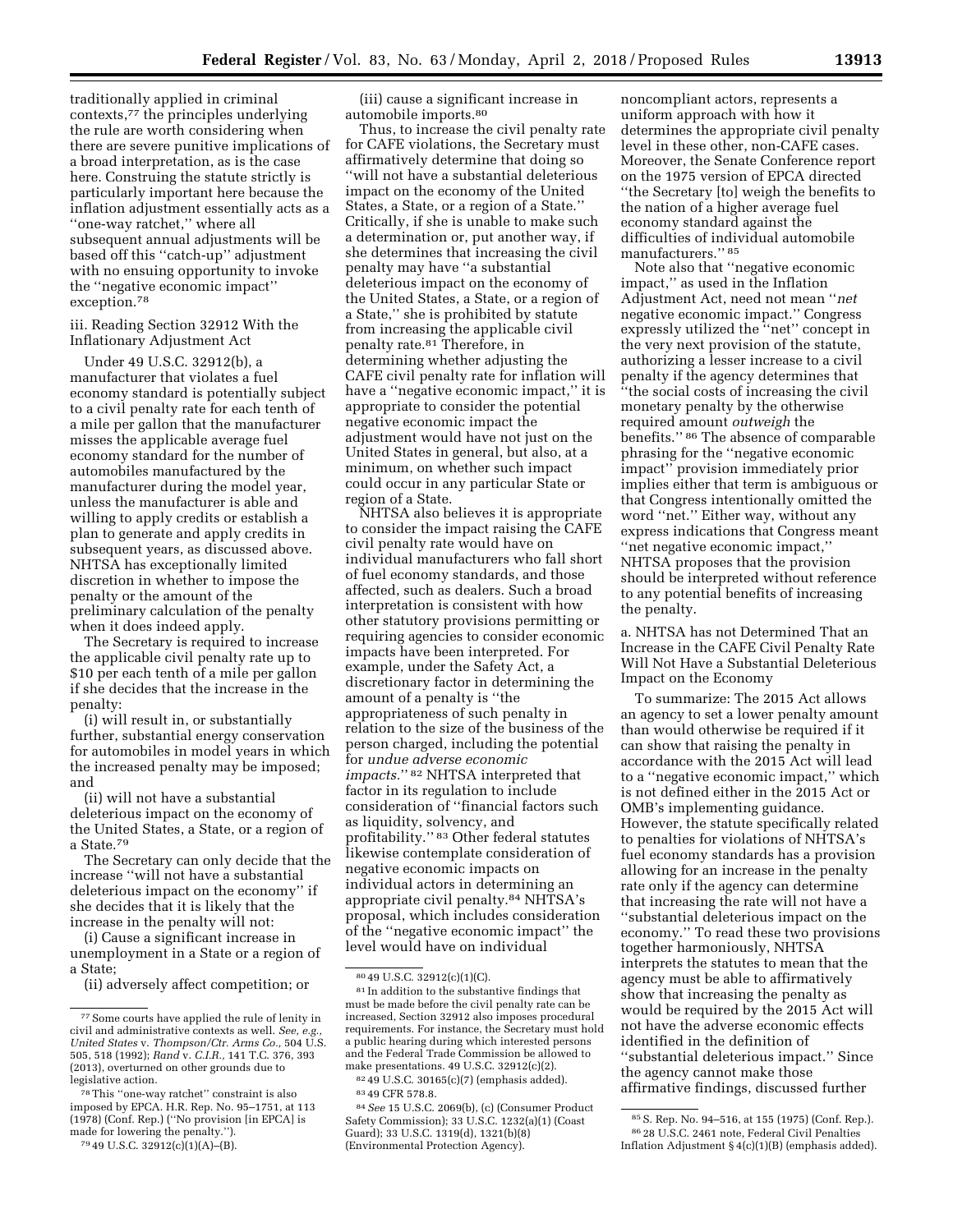below, it is therefore prohibited from raising the penalty rate because doing so would have a ''negative economic impact.''

Since NHTSA does not have sufficient evidence to make the requisite finding under EPCA that an increase in the CAFE penalty rate will not have a substantial deleterious impact on the economy, NHTSA is proposing to retain the \$5.50 penalty rate pursuant to the negative economic impact exception to inflationary adjustments. NHTSA invites comments on whether this is the appropriate penalty level, and if not, requests data or other evidence that would support the findings necessary under EPCA that would allow for such an increase.

The comments should take into account that the factors are probabilistic and prospective, that is, to increase the penalty rate, the Secretary must determine that doing so likely would not have the statutorily-enumerated effects in the future.

The comments should also reflect the considerable burdens that must be overcome to make the findings needed to increase the civil penalty under EPCA, in part reflected in the statute's repeated use of ''substantial'' and ''significant.'' Indeed, the burden is so great that NHTSA has been unable to make all of the determinations necessary since the provisions were added in 1978.

The comments should also address the impact of increasingly stringent fuel economy standards established in existing statute and NHTSA regulation, and whether this increasing stringency has a relationship to a ''negative economic impact'' or ''substantial deleterious impact determination.''

b. NHTSA has not Determined That an Increase in the CAFE Civil Penalty Rate Will Not Cause a Significant Increase in Unemployment in a State or Region of a State

NHTSA tentatively concludes that an increase in the CAFE penalty rate could plausibly cause a significant increase in unemployment in a State or a region of a State. For instance, vehicle price increases—resulting from increased penalty payments or compliance costs passed through to customers—could result in customers keeping their current vehicles longer or shifting purchases towards less expensive new vehicles or toward the used vehicle market. Either outcome could lead to fewer jobs with vehicle manufacturers. Losses may be concentrated in particular States and regions within those States where automobile manufacturing plants are located. Some

manufacturers who have historically paid civil penalties in lieu of compliance have automobile assembly and parts manufacturing plants located in the Midwest and Southeastern U.S. These plants employing thousands of people could be most adversely impacted by a civil penalty increase resulting in employment losses. In response to substantial increases in potential penalties, some manufacturers could plausibly lose sales due to resulting higher prices, which may result in reduced employment at facilities currently producing vehicles and engines.

Fewer new vehicle sales attributable to price increases resulting from increased penalty payments and/or compliance costs could also plausibly result in fewer jobs within new motor vehicle dealerships franchised to sell vehicles manufactured or distributed by manufacturers subject to penalties and/ or increased compliance costs. A manufacturer's decision to change allocation of vehicles distributed to dealers to address increased penalties and/or compliance costs could also result in job losses within the franchised dealer network. For example, one might expect that increased CAFE penalties could lead to a decrease in the number of vehicles with powerful engines being produced or sold. Dealers in States or intra-State regions where these types of vehicles are more popular would be affected disproportionately.

c. NHTSA Has Not Determined That an Increase in the CAFE Civil Penalty Rate Will Not Adversely Affect Competition

Notably, unlike the other two factors, this factor does not require a finding of a ''significant'' effect. The absence of this modifier implies that even a modest adverse effect on competition would suffice to block a civil penalty increase. This phrasing similarly contrasts with the provision in the next section of the Code, describing the compromising or remitting the amount of a CAFE civil penalty. That provision requires the Federal Trade Commission to certify that a reduction in the penalty is ''necessary to prevent a substantial lessening of competition.'' 87

In establishing CAFE stringency requirements, NHTSA has consistently evaluated risks to competition, including the potential effects on individual automakers. For instance, in the 1985 rulemaking, NHTSA analyzed the potential effect of a 1.5 mpg fuel economy improvement on the domestic auto industry, stating:

It is always possible that higher levels of fuel economy could be achieved by the domestic manufacturers if they were to restrict severely their product offerings. For example, sales of particular larger light truck models and larger displacement engines could be limited or eliminated entirely. As discussed by the October 1984 notice, Ford submitted an analysis of the potential effects of restricting product offerings in this manner. This analysis showed that to achieve a 1.5 mpg average fuel economy benefit through such restrictions, sales reductions of 100,000 to 180,000 units at Ford could occur, with resulting employment losses of 12,000 to 23,000 positions at Ford, its dealers and suppliers. The agency believes this analysis to be a reasonable projection of the impacts of restricting the availability of larger light trucks in the current market. Impacts of this magnitude go beyond the realm of ''economic practicability'' as contemplated in the Act. This is particularly true since it is likely that a standard set at a level resulting in impacts of this magnitude would result in little or no net fuel economy benefit. This is because consumers could meet their demand for larger light trucks by merely shifting their purchases to other manufacturers which continue to offer such trucks. The other manufacturers could increase sales of these vehicles without risking noncompliance with the standards. An additional possible negative economic consequence would be reduced competition in the market for larger light trucks. Given the small number of manufacturers producing larger light trucks, a decision by Ford (or GM or [Chrysler]) to significantly reduce its role in this market could have serious consequences for competition.88 NHTSA continues to believe that, in the context of CAFE rulemakings, an analysis of the effects of a regulation on competition should be undertaken in a broad manner, similar to the analysis traditionally used in establishing CAFE stringency requirements, and seeks comments on this approach.

NHTSA tentatively concludes that it is reasonable to believe that an increase in the CAFE penalty rate could distort the normal market competition that would be expected in a free market by favoring one group of manufacturers over another. This could adversely impact the affected manufacturers through higher prices for their products (without corresponding benefits to consumers), restricted product offerings, and reduced profitability. An increased CAFE penalty benefits fleets of alreadycompliant fuel efficient vehicles over fleets of less fuel-efficient vehicles. A manufacturer who is already generating or possesses over-compliance credits will find itself with much more valuable credits to sell and may use this additional capital to invest more heavily in research and development, marketing, add other features to its

<sup>87</sup> 49 U.S.C. 32913(a)(3). 88 50 FR 40398, 40400–40401 (Oct. 3, 1985).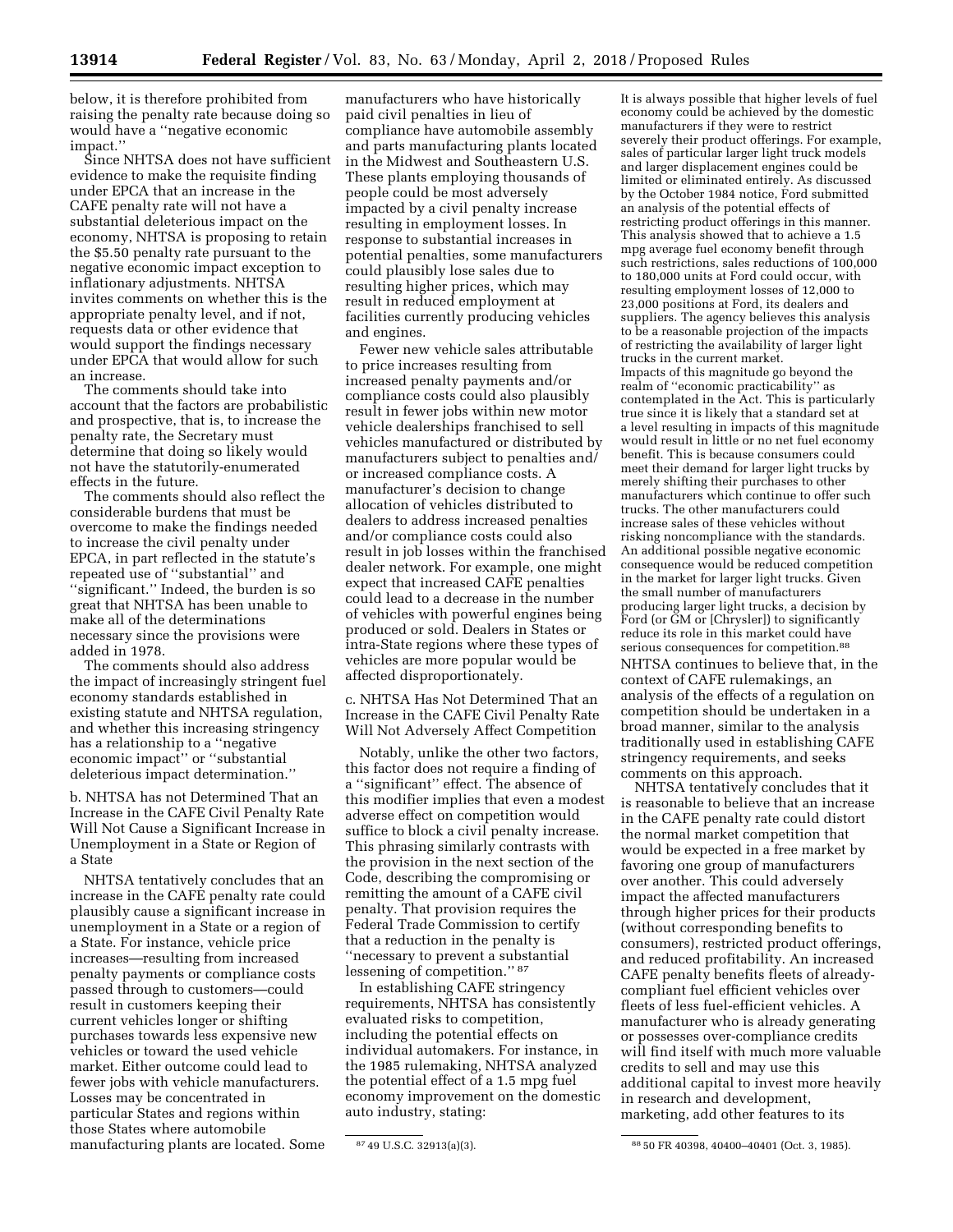vehicles which make them more desirable to consumers, or reduce the price of its vehicles. Through model year 2015, manufacturers with positive credit balances had credits in varying amounts up to nearly 396 million credits.89 A hypothetical manufacturer with 10 million credits could see the potential value of its credits increase from \$55 million to \$140 million, while a hypothetical manufacturer with 100 million credits could see the potential value even more dramatically increase from \$550 million to \$1.4 billion. Meanwhile, a manufacturer who is not compliant and facing increased difficulties in meeting future stringency requirements may be forced to purchase credits at an increased price, invest more heavily in fuel economy improvements, discontinue less fuelefficient models or configurations, increase vehicle prices, or some combination of these options—instead of investing in other areas to address consumer demands that would have been satisfied if the manufacturer was able to pay a lower penalty. While this result may be beneficial for purposes of fuel savings, it would further diminish the competitiveness of those manufacturers who are least able to comply with CAFE standards.

In addition to the impact on competition an increase in penalties might have on market participants, it could also have an impact on the market itself by limiting consumer choice involving vehicles and vehicle configurations that would otherwise be produced with penalties at their current values. For instance, faced with the prospect of having to pay larger penalties in the future, a manufacturer could decide that it makes financial sense to shift resources from its planned investments in capital towards payment of possible future penalties. If the possibility of paying penalties looms too large, a manufacturer could go out of business, reducing competition even further.

d. NHTSA has not Determined That an Increase in the CAFE Civil Penalty Rate will not Cause a Significant Increase in Automobile Imports

Final model year fuel economy performance reports published by NHTSA indicate import passenger car fleets are performing better than domestic passenger car fleets. The model year 2015 fleet performance

report 90, the latest available, indicates the performance of the imported passenger car fleet has a one-tenth of one mpg advantage. While this slight advantage could be viewed as negligible, performance has varied significantly in recent years—the most significant being model year 2010 where the import fleet outpaced the domestic fleet by more than two mpg.

In light of this historical variation, it is unclear whether increasing the civil penalty fine amount would have a significant effect on either the domestic or import passenger cars fleets, and NHTSA seeks comment on potential positive or negative impacts civil penalties may have on the domestic and import passenger car fleets, along with any potential positive or negative impacts to the light truck fleet. Please provide supporting information for your position.

iv. Analysis of Comments Received on ''Negative Economic Impact'' and EPCA Considerations

NHTSA has reviewed the comments it received on the July 2017 notice regarding ''negative economic impact,'' and—from previous requests for comment—on the EPCA considerations. NHTSA did not identify anything persuasive in the submissions that would undermine NHTSA's proposed interpretation of ''negative economic impact.''

In its July 2017 request for comments, NHTSA specifically sought comments on:

• Whether the EPCA considerations for ''substantial deleterious impact'' are relevant to a determination of ''negative economic impact''?

• And if so, whether those considerations must be accounted for in determining negative economic impact, or simply that they are informational, and what is the legal basis for that belief?

Only two commenters submitted comments touching on these questions. But none of the comments addressed whether the EPCA criteria for ''substantial deleterious impact on the economy'' should guide NHTSA's consideration of whether the inflation adjustment would have a ''negative economic impact,'' and if so, how much less than the otherwise required amount should the penalty level be adjusted after analyzing data relevant to the EPCA factors.

CARB observed that the 2016 joint Technical Assessment Report stated that manufacturers ''who have consistently chosen to pay CAFE fines in the past may continue to do so,'' even if the civil penalty rate changes. CARB concluded from that NHTSA saw no reason at the time to think its fines would have a negative economic impact. However, this conclusion does not necessarily follow, as the greatly increased civil penalty rate, in light of longstanding expectations about the steadiness of that rate, could significantly upset manufacturers' expectations about compliance and thus cause operational or other challenges given the lead time necessary to make significant fuel economy improvements in subsequent model years.

The Alliance and Global jointly submitted comments that also relate to these issues. These associations contended that although the EPCA factors ''do not override'' the Inflation Adjustment Act and ''are not binding'' in the inflation adjustment, they provide ''helpful support'' and ''useful guidance'' in deciding whether there would be a ''negative economic impact'' and, if so, how much to adjust the civil penalty amount. In their view, the ''stringent'' factors required by EPCA demonstrate that the CAFE civil penalty amount should not be increased without evidence of ''substantial net benefits'' and evidence that there would be ''no substantial harm to the economy." 91

NHTSA has previously sought comment on the EPCA civil penalty criteria in other rulemaking proceedings. In 2009, NHTSA sought comment on whether it should initiate a proceeding to consider raising the CAFE civil penalty under EPCA. Most of the comments on this issue focused on the energy conservation factor, rather than the impact on the economy. But no commenter argued that raising the penalty would have a positive or neutral impact on the economy.92

In 2010, NHTSA specifically solicited comments on how raising or not raising the penalty amount under EPCA would impact the economy. Only Ferrari and Daimler commented on this issue. Both manufacturers argued that raising the penalty would have no impact on fuel savings and would simply hurt the manufacturers forced to pay it. Daimler stated further that manufacturers pay fines because they cannot increase energy savings any further. No commenter argued or provided any information supporting the opposing

<sup>89</sup>*See* ''CAFE Public Information Center,'' available at *[https://one.nhtsa.gov/cafe](https://one.nhtsa.gov/cafe_pic/CAFE_PIC_Credit_LIVE.html)*\_*pic/CAFE*\_ *PIC*\_*Credit*\_*[LIVE.html.](https://one.nhtsa.gov/cafe_pic/CAFE_PIC_Credit_LIVE.html)* 

<sup>90</sup>Available at *[https://one.nhtsa.gov/cafe](https://one.nhtsa.gov/cafe_pic/CAFE_PIC_fleet_LIVE.html)*\_*pic/ CAFE*\_*PIC*\_*fleet*\_*[LIVE.html](https://one.nhtsa.gov/cafe_pic/CAFE_PIC_fleet_LIVE.html)* (last accessed December 15, 2017)

<sup>91</sup>The groups go on to claim that the evidence shows that adjusting the penalty to \$14 ''will cost society \$3.5 billion and will not produce commensurate benefits.

<sup>92</sup> 74 FR 14195, 14427 (Mar. 30, 2009).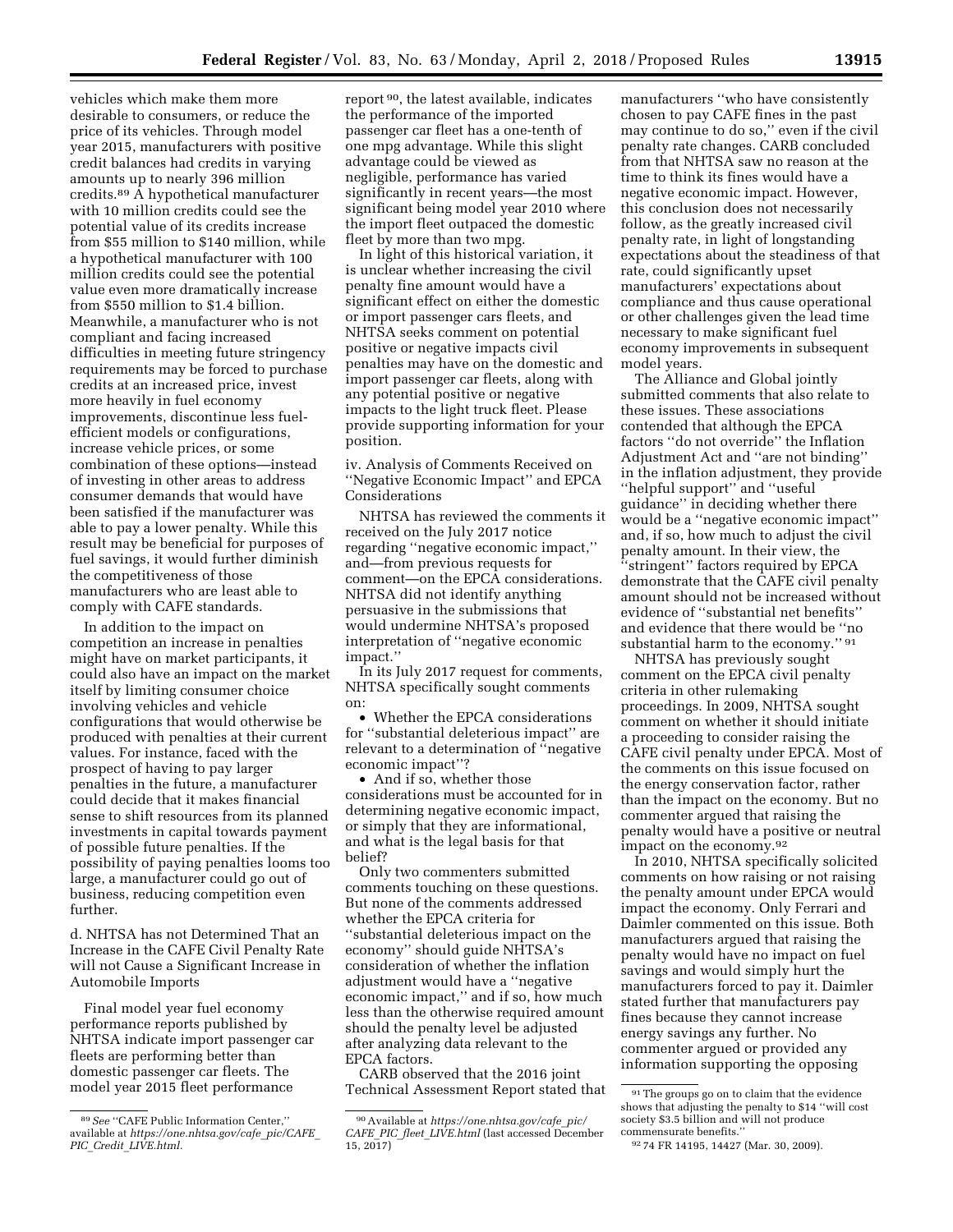position that raising the penalty amount would have a positive or neutral impact on the economy. Ultimately, NHTSA ''defer[red] consideration of this issue for purposes of this rulemaking.'' 93

In 2012, NHTSA again solicited comments on how raising or not raising the penalty amount under EPCA would impact the economy. This time, ''no comments specific to this issue were received,'' so NHTSA declared it would ''continue to attempt to evaluate this issue on its own."<sup>94</sup>

The public has had multiple opportunities to comment on the EPCA civil penalty provisions and now the Inflation Adjustment Act. NHTSA has considered all the comments it received in generating this proposed rule.

Based on the findings discussed above, NHTSA has tentatively made a determination that negative economic impact will result if the CAFE civil penalty rate is increased. For this reason, NHTSA is proposing to retain the existing CAFE civil penalty rate of \$5.50 per .1 of a mile per gallon. NHTSA also seeks comment on whether a modest increase in the CAFE civil penalty rate, less than the amount that would otherwise be required if the 2015 Act applies, would ''result in, or substantially further, substantial energy conservation for automobiles in model years in which the increased penalty may be imposed,'' as expected by EPCA.

3. Increasing the CAFE Civil Penalty Rate to \$14 Would Have a ''Negative Economic Impact,'' Even If The EPCA Factors Were Not Mandatory

Even if NHTSA was not required to apply the EPCA factors, NHTSA has tentatively determined that raising the CAFE civil penalty rate to \$14 would have a ''negative economic impact.'' NHTSA believes that the economic consequences described above are a reasonable estimate of what would occur if the CAFE civil penalty rate was increased 150 percent, regardless of any effect from EPCA. That is, increasing the penalty rate to \$14 would lead to significantly greater costs than the agency had anticipated when it set the CAFE standards because manufacturers who had planned to use penalties as one way to make up their shortfall would now need to pay increased penalty amounts, purchase additional credits at likely higher prices, or make modifications to their vehicles outside of their ordinary redesign cycles. NHTSA believes all of these options would increase manufacturers' compliance costs, many of which would

be passed along to consumers. Considering the agency's past analyses of CAFE's impact on vehicle costs, NHTSA tentatively concludes that the estimate provided by industry showing annual costs of at least one billion dollars is a reasonable estimate of this impact. NHTSA requests comments, including any substantive analysis, on this issue. The agency further believes that an increase in costs of this significant magnitude exceeds the range of adjustments Congress intended to cover when it enacted the 2015 Act, as described above.

If NHTSA determines that raising the CAFE civil penalty rate to \$14 would have a ''negative economic impact,'' it is permitted to adjust the rate by less than the otherwise required amount. Without any statutory direction or OMB guidance on how much to adjust the rate, if at all, it falls to NHTSA to determine the appropriate adjustment and NHTSA has wide discretion in making this determination.95

In light of the regulatory concerns described above, and in consideration of the unique regulatory structure with non-discretionary penalties tied to standards that increase over time, NHTSA is proposing to keep the CAFE civil penalty rate at \$5.50 because it tentatively concludes that retaining the \$5.50 rate would avoid the ''negative economic impact'' caused by any adjustment upwards.

Although NHTSA has previously sought comment on these issues, NHTSA believes it is important to provide the public with an opportunity to provide additional information in light of NHTSA's analysis. Therefore, NHTSA requests comment on whether increasing the CAFE civil penalty rate to \$14 would have a ''negative economic impact,'' and if so, to what level the rate should be raised, if at all.

## 4. The CAFE Civil Penalty Rate is Capped At \$10

Under 49 U.S.C. 32912(c)(1)(B), if the CAFE civil penalty rate is increased, the rate at which it is set ''may not be more than \$10 for each .1 of a mile a gallon.'' This upper limit has been in effect since EPCA was amended in 1978 and was

left in place when Congress amended the civil penalty provision in 2007.96

The 2015 Act requires adjustments of ''civil monetary penalties,'' which must be penalties that are ''assessed or enforced by an agency pursuant to Federal law.'' 97 NHTSA believes that the \$10 cap is not the maximum amount of a penalty that is ''assessed or enforced.'' Rather, it is a limit on the amount NHTSA can set for the CAFE civil penalty rate if the required determinations are made. NHTSA cannot assess or enforce the \$10 cap against anyone. In contrast, other penalties in EPCA have a maximum amount that can be ''assessed or enforced.'' One example of such a penalty is the ''general penalty'' in EPCA for violations of 49 U.S.C. 32911(a). That ''general penalty'' is ''a civil penalty of not more than \$10,000 for each violation.'' NHTSA has the authority, without any additional rulemakings, to subject the entity committing a violation to the maximum amount—\$10,000—for that violation, or a lower amount, in its discretion. By contrast NHTSA has no discretion to enforce anything other than the result of the CAFE formula against a manufacturer, which includes the current \$5.50 multiplier. The \$10 figure is not part of that formula and could only become so after further rulemaking.

Accordingly, NHTSA is tentatively proposing in the alternative that any potential adjustment NHTSA makes to the CAFE civil penalty rate be capped at \$10 and seeks comment on this proposal. Commenters should consider whether the \$10 limit is itself a ''civil monetary penalty'' that must be adjusted under the 2015 Act, keeping in mind that the level was kept the same when the previous adjustment was made in 1997. Commenters should also consider the effect of the 2007 amendments in ratifying the \$10 level and whether the market-based complexities established by those amendments bear on what Congress meant subsequently by ''civil monetary penalty'' in the 2015 Act.

<sup>93</sup> 75 FR 25323, 25666–67 (May 7, 2010).

<sup>94</sup> 77 FR 62623, 63131 (Oct. 15, 2012).

<sup>95</sup>*Nat'l Shooting Sports Found., Inc.* v. *Jones,* 716 F.3d 200, 214–15 (D.C. Cir. 2013) (''An agency has 'wide discretion' in making line-drawing decisions and '[t]he relevant question is whether the agency's numbers are within a zone of reasonableness, not whether its numbers are precisely right.' . . . An agency 'is not required to identify the optimal threshold with pinpoint precision. It is only required to identify the standard and explain its relationship to the underlying regulatory concerns.''') (quoting *WorldCom, Inc.* v. *FCC,* 238 F.3d 449, 461–62 (D.C. Cir. 2001)).

<sup>96</sup> In the interim final rule required by the 2015 Act, NHTSA announced that the adjusted maximum civil penalty would be increased from \$10 to \$25. 82 FR 32139 (July 12, 2017). However, this change was never formally codified in the Code of Federal Regulations nor adopted by Congress. Even if the adjustment is considered to have been adopted, however, NHTSA is now reconsidering that decision for the reasons explained above.

<sup>97</sup> 28 U.S.C. 2461 note, Federal Civil Penalties Inflation Adjustment § 3(2)(B), (C).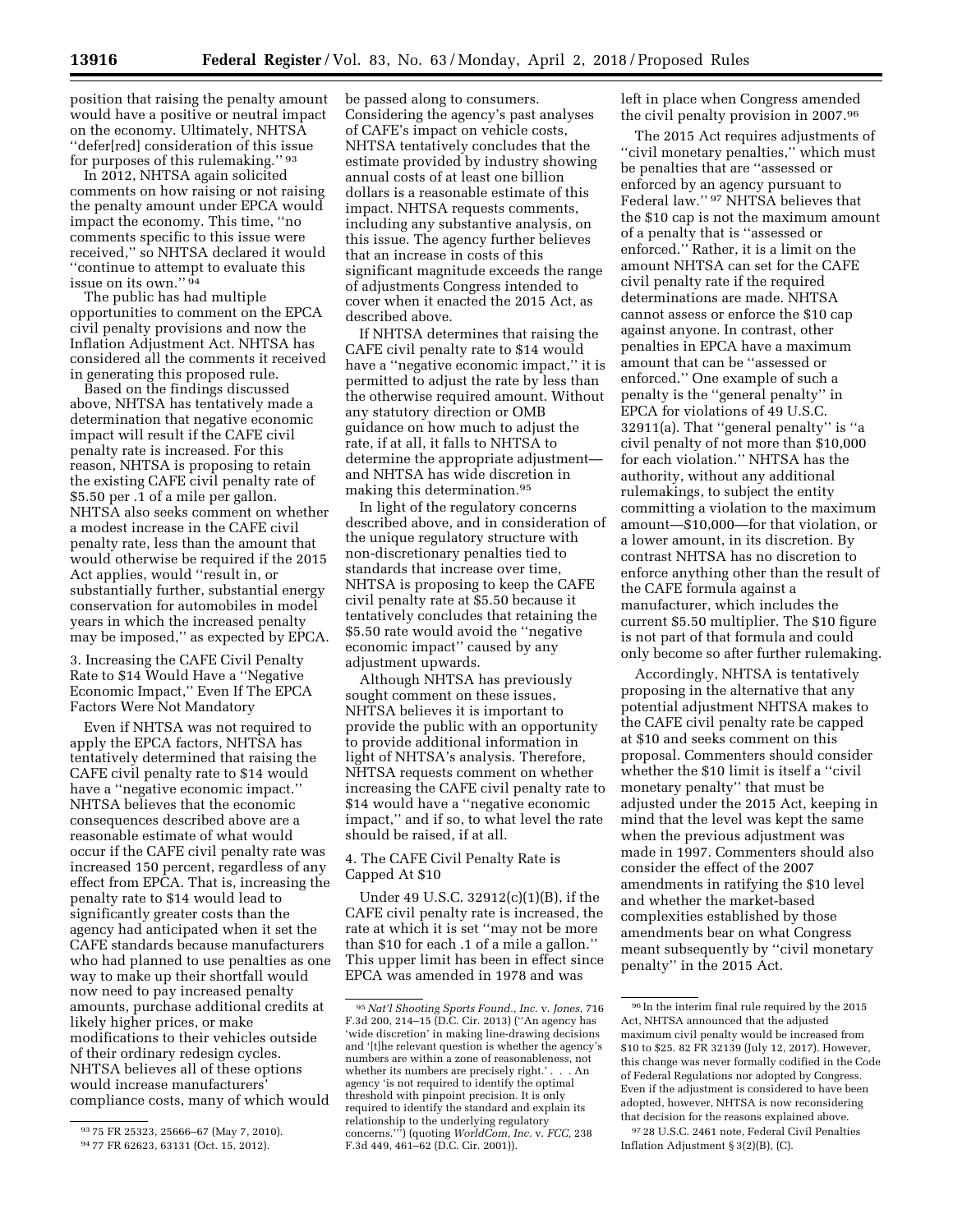# F. Rulemaking Analyses and Notices

1. Executive Order 12866, Executive Order 13563, and DOT Regulatory Policies and Procedures

NHTSA has considered the impact of this rulemaking action under Executive Order 12866, Executive Order 13563, and the Department of Transportation's regulatory policies and procedures. This rulemaking document has been considered a ''significant regulatory action'' under Executive Order 12866. At this stage, NHTSA believes that this rulemaking could also be ''economically significant,'' but cannot definitively make that determination until the final rule stage, as it depends entirely on the civil penalty rate established in the final rule.

#### 2. Regulatory Flexibility Act

Pursuant to the Regulatory Flexibility Act (5 U.S.C. 601 *et seq.,* as amended by the Small Business Regulatory Enforcement Fairness Act (SBREFA) of 1996), whenever an agency is required to publish a notice of proposed rulemaking or final rule, it must prepare and make available for public comment a regulatory flexibility analysis that describes the effect of the rule on small entities (*i.e.,* small businesses, small organizations, and small governmental jurisdictions). No regulatory flexibility analysis is required if the head of an agency certifies the proposal will not have a significant economic impact on a substantial number of small entities. SBREFA amended the Regulatory Flexibility Act to require Federal agencies to provide a statement of the factual basis for certifying that a proposal will not have a significant economic impact on a substantial number of small entities.

NHTSA has considered the impacts of this notice of proposed rulemaking under the Regulatory Flexibility Act and certifies that this rule would not have a significant economic impact on a substantial number of small entities. The following provides the factual basis for this certification under 5 U.S.C. 605(b).

The Small Business Administration's (SBA) regulations define a small business in part as a ''business entity organized for profit, with a place of business located in the United States, and which operates primarily within the United States or which makes a significant contribution to the U.S. economy through payment of taxes or use of American products, materials or labor.'' 13 CFR 121.105(a). SBA's size standards were previously organized according to Standard Industrial Classification (''SIC'') Codes. SIC Code

336211 ''Motor Vehicle Body Manufacturing'' applied a small business size standard of 1,000 employees or fewer. SBA now uses size standards based on the North American Industry Classification System (''NAICS''), Subsector 336— Transportation Equipment Manufacturing. This action is expected to affect manufacturers of motor vehicles. Specifically, this action affects manufacturers from NAICS codes 336111—Automobile Manufacturing, and 336112—Light Truck and Utility Vehicle Manufacturing, which both have a small business size standard threshold of 1,500 employees.

Though civil penalties collected under 49 CFR 578.6(h)(1) and 49 CFR 578.6(h)(2) apply to some small manufacturers, low volume manufacturers can petition for an exemption from the Corporate Average Fuel Economy standards under 49 CFR part 525. This would lessen the impacts of this rulemaking on small business by allowing them to avoid liability for penalties under 49 CFR 578.6(h)(2). Small organizations and governmental jurisdictions will not be significantly affected as the price of motor vehicles and equipment ought not change as the result of this rule.

# 3. Executive Order 13132 (Federalism)

Executive Order 13132 requires NHTSA to develop an accountable process to ensure ''meaningful and timely input by State and local officials in the development of regulatory policies that have federalism implications.'' ''Policies that have federalism implications'' is defined in the Executive Order to include regulations that have ''substantial direct effects on the States, on the relationship between the national government and the States, or on the distribution of power and responsibilities among the various levels of government.'' Under Executive Order 13132, the agency may not issue a regulation with Federalism implications, that imposes substantial direct compliance costs, and that is not required by statute, unless the Federal government provides the funds necessary to pay the direct compliance costs incurred by State and local governments, the agency consults with State and local governments, or the agency consults with State and local officials early in the process of developing the proposed regulation.

This rule will not have substantial direct effects on the States, on the relationship between the national government and the States, or on the distribution of power and responsibilities among the various

levels of government, as specified in Executive Order 13132.

The reason is that this rule will generally apply to motor vehicle manufacturers. Thus, the requirements of Section 6 of the Executive Order do not apply.

## 4. Unfunded Mandates Reform Act of 1995

The Unfunded Mandates Reform Act of 1995, Public Law 104–4, requires agencies to prepare a written assessment of the cost, benefits and other effects of proposed or final rules that include a Federal mandate likely to result in the expenditure by State, local, or tribal governments, in the aggregate, or by the private sector, of more than \$100 million annually. Because this rule is not expected to include a Federal mandate, no Unfunded Mandates assessment will be prepared.

# 5. National Environmental Policy Act

The National Environmental Policy Act of 1969 (NEPA) (42 U.S.C. 4321– 4347) requires Federal agencies to analyze the environmental impacts of proposed major Federal actions significantly affecting the quality of the human environment, as well as the impacts of alternatives to the proposed action. 42 U.S.C. 4332(2)(C). When a Federal agency prepares an environmental assessment, the Council on Environmental Quality (CEQ) NEPA implementing regulations (40 CFR parts 1500–1508) require it to ''include brief discussions of the need for the proposal, of alternatives [. . .], of the environmental impacts of the proposed action and alternatives, and a listing of agencies and persons consulted.'' 40 CFR 1508.9(b). This section serves as the agency's Draft Environmental Assessment (Draft EA). NHTSA invites public comments on the contents and tentative conclusions of this Draft EA.

#### i. Purpose and Need

This notice of proposed rulemaking sets forth the purpose of and need for this action. NHTSA is required to consider whether it is appropriate, pursuant to the Inflation Adjustment Act, to make an initial ''catch-up'' adjustment to the civil monetary penalties it administers for the CAFE program. Further, if the agency determines that the Inflation Adjustment Act applies, it must consider the appropriate approach to undertake pursuant to the legislation. The purpose of this notice of proposed rulemaking is to consider the applicability of the Inflation Adjustment Act and to propose adjustments pursuant to the Act, consistent with its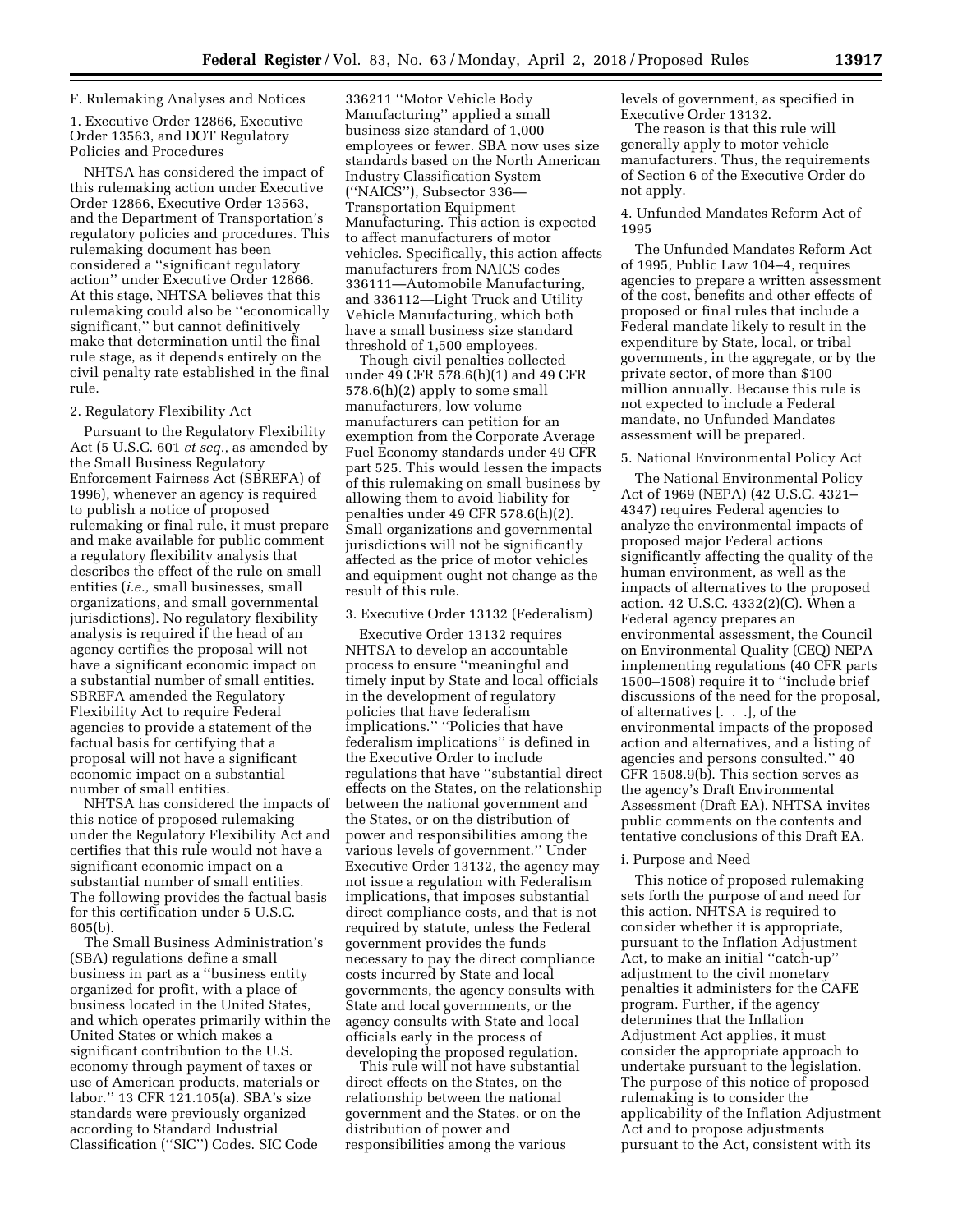requirements as well as the agency's responsibilities under EPCA (as amended by EISA).

### ii. Alternatives

NHTSA has considered a range of alternatives for the proposed action, including maintaining the civil penalty amount at \$5.50 per each tenth of a mile per gallon (the No Action Alternative) and increasing the civil penalty amount to \$14.00 per each tenth of a mile per gallon (as previously proposed). This notice of proposed rulemaking also seeks public comment on whether it is required to increase the civil penalty amount to \$6.00 per each tenth of a mile per gallon (rounding pursuant to the 2015 Act) or whether the civil penalty amount is capped at \$10.00 per each tenth of a mile per gallon (pursuant to EPCA). In this notice of proposed rulemaking, the agency proposes maintaining the civil penalty amount at \$5.50 as its preferred alternative, although it may select any value along this range of alternatives, including any civil penalty amount between \$5.50 and \$14.00. NHTSA is also proposing to increase the ''general penalty'' to a maximum penalty of \$41,484,98 pursuant to the requirements of the Inflation Adjustment Act.

iii. Environmental Impacts of the Proposed Action and Alternatives

Under all of the alternatives under consideration, the agency would maintain or increase the civil penalty amount for a manufacturer's failure to meet its fleet's average fuel economy target (assuming the manufacturer does not have sufficient credits available to cover the shortfall). When deciding whether to add fuel-saving technology to its vehicles, a manufacturer might consider the cost to add the technology, the price and availability of credits, the potential reduction in its civil penalty liability, and the value to the vehicle purchaser of the change in fuel outlays over a specified ''payback period.'' A higher civil penalty amount could encourage manufacturers to improve the average fuel economy of their passenger car and light truck fleets if the benefits of installing fuel-saving technology (*i.e.,*  lower civil penalty liability and increased revenue from vehicle sales) outweigh the costs of installing the technology.

However, there are many reasons why this might not occur to the degree anticipated. Apart from the civil penalty rate, as CAFE standards increase in stringency, manufacturers have needed to research and install increasingly less cost-effective technology that may not obtain levels of consumer acceptance necessary to offset the investment. A higher civil penalty amount combined with the value of the potential added fuel economy benefit of new, advanced technology to the vehicle purchaser may not be sufficient to outweigh the added technology costs (including both the financial outlays and the risk that consumers may not value the technology or accept its impact on the driving experience, therefore opting not to purchase those models). This may be especially true when gas prices are low. If the added cost in civil penalty payments is borne by the manufacturer, this may result in reduced investment in fuel saving technology or reduced consumer choice. If the added cost in civil penalty payments is passed on to the consumer, the consumer would see higher vehicle purchase costs without a corresponding fuel economy benefit or other benefits, resulting in fewer purchases of newer, more fuel-efficient vehicles. Based on the foregoing, NHTSA believes that each of the alternatives under consideration in this notice of proposed rulemaking could result, at most, only marginally better levels of compliance with the applicable fuel economy targets.

An increase in a motor vehicle's fuel economy is associated with reductions in fuel consumption and greenhouse gas (GHG) emissions for an equivalent distance of travel. Increased global GHG emissions are associated with climate change, which includes increasing average global temperatures, rising sea levels, changing precipitation patterns, increasing intensity of severe weather events, and increasing impacts on water resources. These, in turn, could affect human health and safety, infrastructure, food and water supplies, and natural ecosystems. Fewer GHG emissions would reduce the likelihood of these impacts. Changes in motor vehicle fuel economy are also associated with impacts on criteria and hazardous air pollutant emissions, safety, life-cycle environmental impacts, and more.

As part of recent rulemaking actions establishing CAFE standards, NHTSA evaluated the impacts of increasing fuel economy standards for passenger cars and light trucks on these and other environmental impact areas.<sup>99</sup> The

analyses assumed a civil monetary penalty of \$5.50 per each tenth of a mile per gallon. Though particular values reported in its recent Environmental Impact Statements (EISs) may no longer be replicable due to updated assumptions and new information obtained since their publication, the agency believes that the environmental impact trends reported remain adequate and valid. The agency has considered the information and trends presented in those EISs in preparing this proposal. For example, the MY 2017–2025 CAFE EIS showed that the large stringency increases in the fuel economy standards as a result of that rulemaking would result in reductions of global mean surface temperature increases of no more than 0.016°C by 2100. Further, that EIS showed nationwide reductions in most criteria pollutant emissions in 2040 (usually in ranges of 10% or less) and small increases or reductions in most toxic pollutant emissions in 2040 (usually in ranges of 3% or less). NHTSA believes the impacts on fuel economy resulting from this action would be very small compared to the impacts on fuel economy resulting from the stringency increases that were reported in those EISs. Therefore, NHTSA anticipates that the environmental impacts resulting from the proposed action would range from no change (No Action Alternative) to negligible impacts consistent with, but to a much smaller degree than, the trends reported in those EISs (increase in the civil penalty).

NHTSA will prepare a new EIS for its forthcoming proposal for new CAFE standards.<sup>100</sup> The agency's civil penalty rate is an input in the CAFE Model that will inform the development of that EIS and, ultimately, the agency's final decision for setting CAFE standards. The agency does not believe the civil penalty rate being proposed will limit its ability to set ''maximum feasible'' standards pursuant to 49 U.S.C. 32902(b)(2)(B), nor will it unreasonably constrain the potential environmental outcomes associated with future rulemakings. In addition, NHTSA will review the new EIS and the updated CAFE Model as it prepares its final EA for this action, which will ultimately inform the development of the final rule.

NHTSA is also proposing to increase the ''general penalty'' pursuant to the

<sup>98</sup>NHTSA adjusted this penalty to a maximum of \$40,000 in its July 2016 IFR. Applying 1.01636 multiplier for 2017 inflationary adjustments, as specified in OMB's December 16, 2016 guidance, results in an adjusted maximum penalty of \$40,654. Applying the multiplier for 2018 of 1.02041, as specified in OMB's December 15, 2017, results in an adjusted maximum penalty of \$41,484.

<sup>99</sup>*See, e.g.,* NHTSA, *Final Environmental Impact Statement, Corporate Average Fuel Economy* 

*Standards, Passenger Cars and Light Trucks, Model Years 2017–2025.* Docket No. NHTSA–2011–0056. July 2012.

<sup>100</sup>NHTSA, *Notice of Intent to Prepare an Environmental Impact Statement for Model Year 2022–2025 Corporate Average Fuel Economy Standards.* 82 FR 34740 (Jul. 26, 2017).